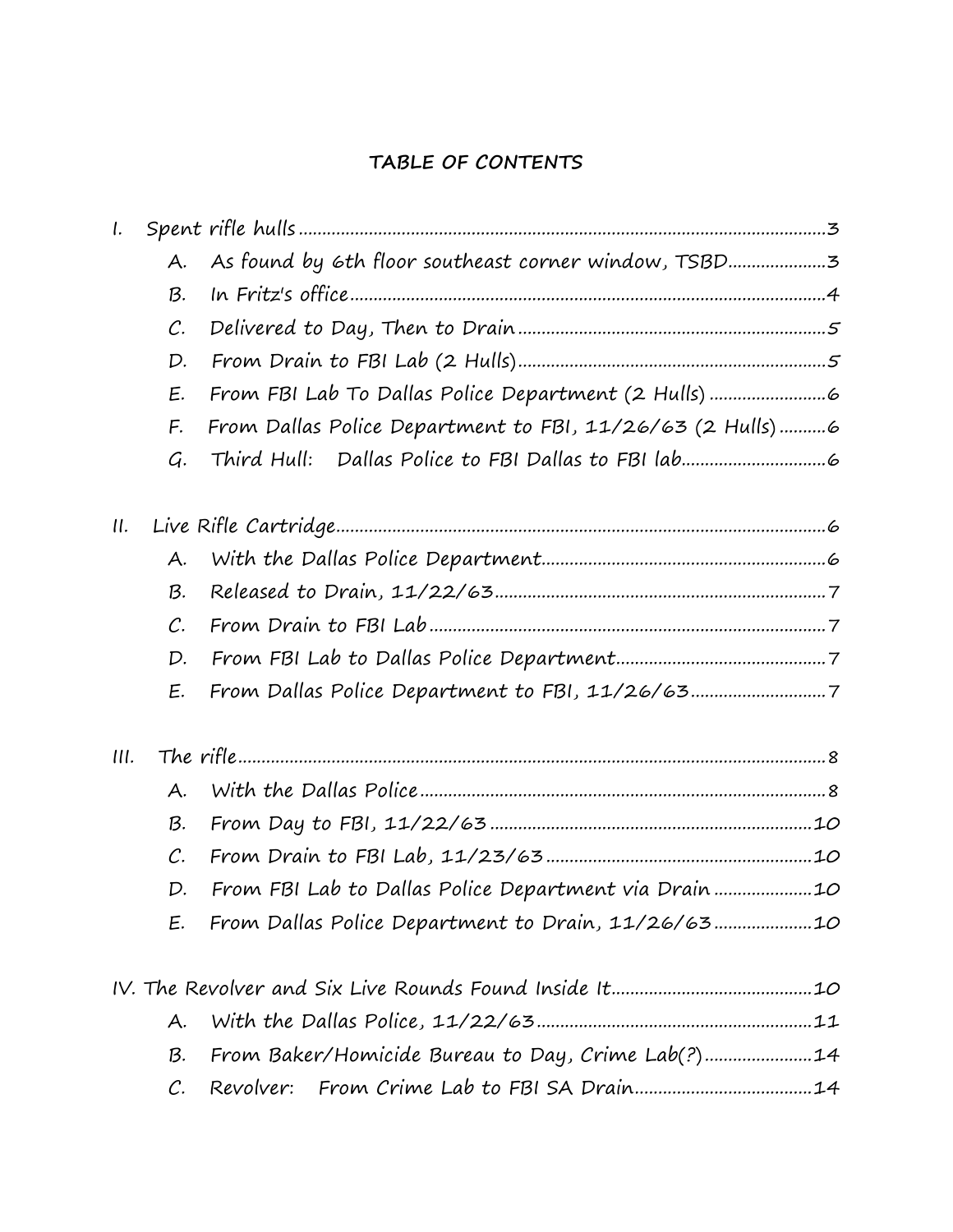|       | D.               | Revolver: From SA Drain to FBI Crime Lab, 11/23/63 14              |
|-------|------------------|--------------------------------------------------------------------|
|       | E.               | Revolver: From FBI Crime Lab to Dallas Police, Via Drain14         |
|       | F.               | Revolver: From Dallas Crime Lab Back to Drain, 11/26/6314          |
|       | G.               | The four live rounds in CE 518: From Dallas police to Dallas FBI14 |
|       | Н.               | The four live rounds in CE 518: From Dallas FBI to FBI lab15       |
|       | $\mathfrak{l}$ . | The two live rounds in CE 145: from Dallas police to Secret        |
|       |                  |                                                                    |
|       |                  | J. The two live rounds in CE 145: from Secret Service to FBI lab15 |
| V.    |                  |                                                                    |
|       | A.               |                                                                    |
|       | B.               |                                                                    |
|       | $\mathcal{C}.$   | From Dallas Police Crime Lab to FBI Agent Drain, 11/28/6316        |
|       | D.               |                                                                    |
| VI.   |                  |                                                                    |
|       | A.               |                                                                    |
|       | B.               | From Tomlinson to Wright to Secret Service Agent Johnsen17         |
|       | $\mathcal{C}.$   |                                                                    |
|       | D.               |                                                                    |
|       | E.               |                                                                    |
| VII.  |                  |                                                                    |
|       | A.               |                                                                    |
|       | B.               |                                                                    |
| VIII. |                  |                                                                    |
|       | A.               |                                                                    |
|       | B.               |                                                                    |
|       | $\mathcal{C}$ .  | Shells discovered by Davises and turned over to Dallas police21    |
|       |                  |                                                                    |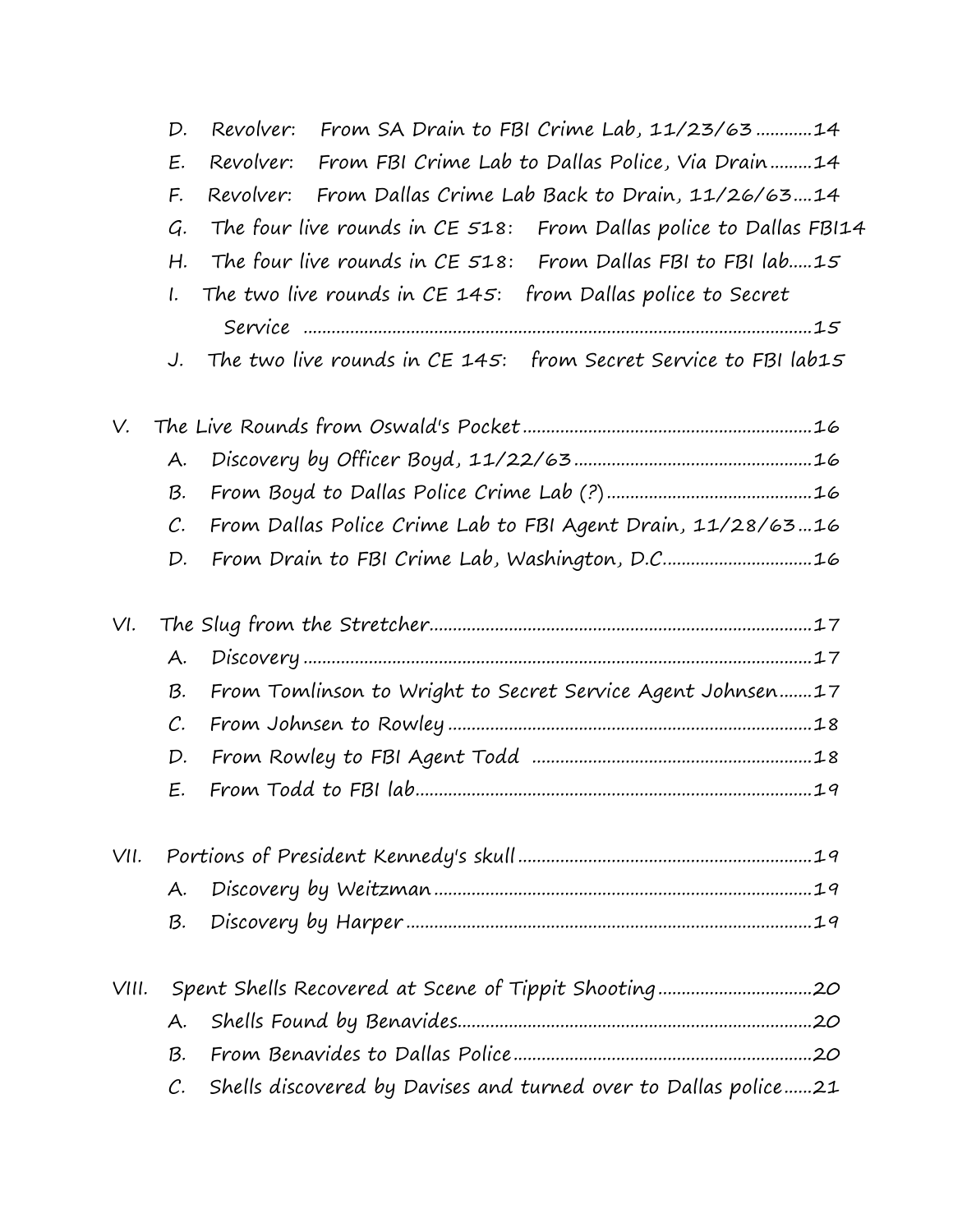| D. Four spent revolver shells from Dallas police to FBI, 11/28/63 23 |  |  |  |  |  |
|----------------------------------------------------------------------|--|--|--|--|--|
|                                                                      |  |  |  |  |  |

| IX. |    |                                                                |  |  |  |  |
|-----|----|----------------------------------------------------------------|--|--|--|--|
|     | A. | Fragment found by Mills, turned over to Bartlett, 11/22/6324   |  |  |  |  |
|     | B. | Fragment found by Paterni, turned over to Bartlett, 11/22/6324 |  |  |  |  |
|     |    | Two fragments from Bartlett to FBI lab, 11/22/63               |  |  |  |  |
|     |    | D. Fragments and "scraping" recovered by FBI lab personnel25   |  |  |  |  |
|     |    |                                                                |  |  |  |  |
|     |    |                                                                |  |  |  |  |
|     |    |                                                                |  |  |  |  |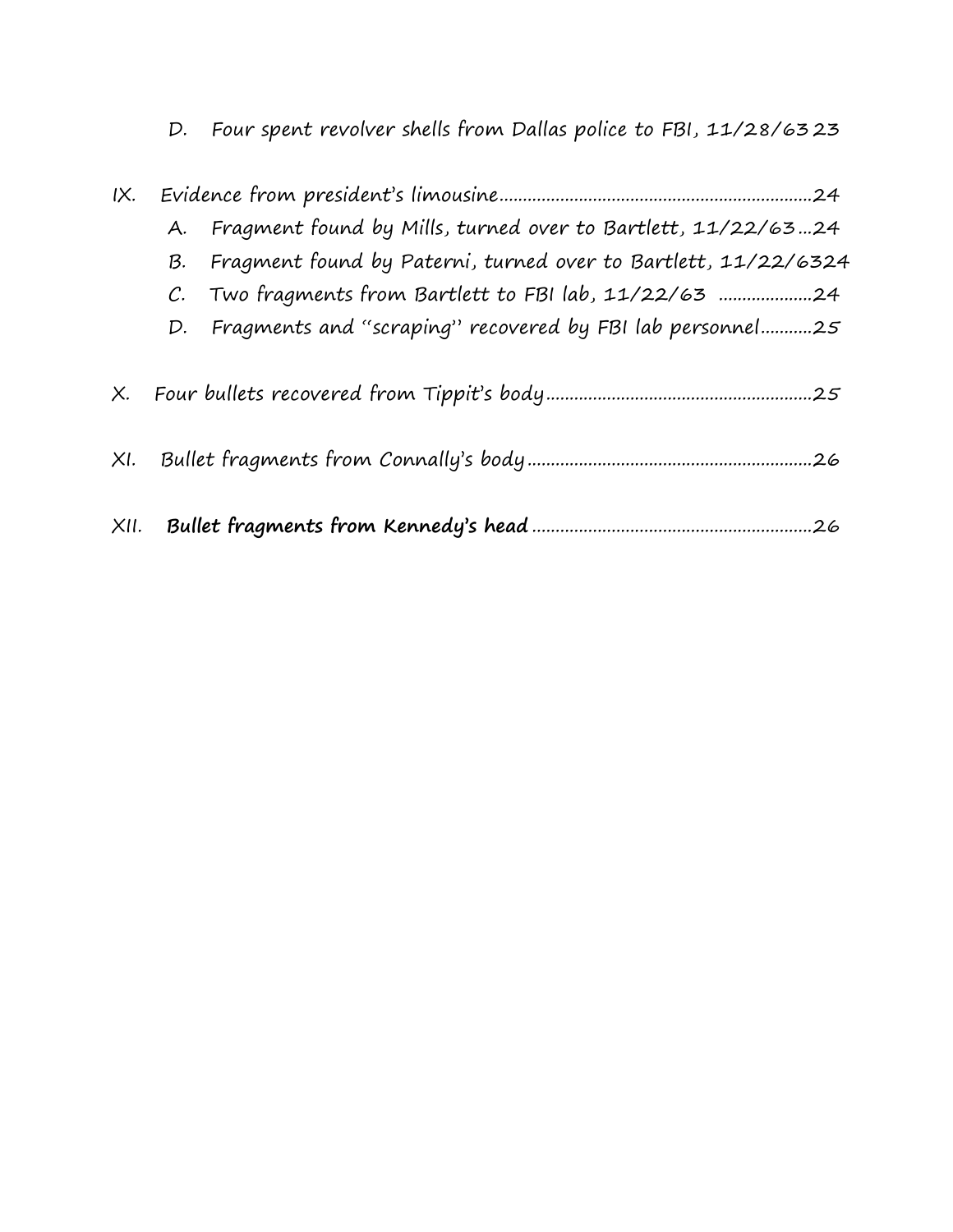# Draft in progress--June 22, 2017

# CHAIN OF CUSTODY -- BALLISTICS EVIDENCE

#### **I. Spent rifle hulls**

Undated list of evidence, CE 2003, starting at p. 130: "6.5 spent rounds (3) [HWR] Recovered by Dept. Sheriff Luke Mooney at 411 Elm, 6th floor, southeast window."

A. As found by 6th floor southeast corner window, TSBD

Mooney WC Testimony, 3/25/64: Found three spent cartridges. No one touched them until Capt. Frtiz picked them up and examined them. Questioned whether CE 510 showed the exact position of the cartridges as he found them. Seemed more comfortable with position of cartridges depicted in CE 512. III WC 286-87.

Fritz WC Testimony, 4/22/64: Did not touch the spent hulls. Ordered Lt. Day to photograph and dust the shells, but didn't see Day take the photographs, because Fritz continued to search the building. Does not specify how many hulls there were. IV WC 205.

Fritz's undated report "Interrogation of Lee Harvey Oswald": Oswald had "left three empty cartridge cases on the floor." CE 2003, p. 136.

Day WC Testimony, 4/22/64: To the best of Day's knowledge, he and Studebaker photographed the three hulls before they were moved. He identifies CE 715 and CE 716 as the resulting photographs. IV WC 250.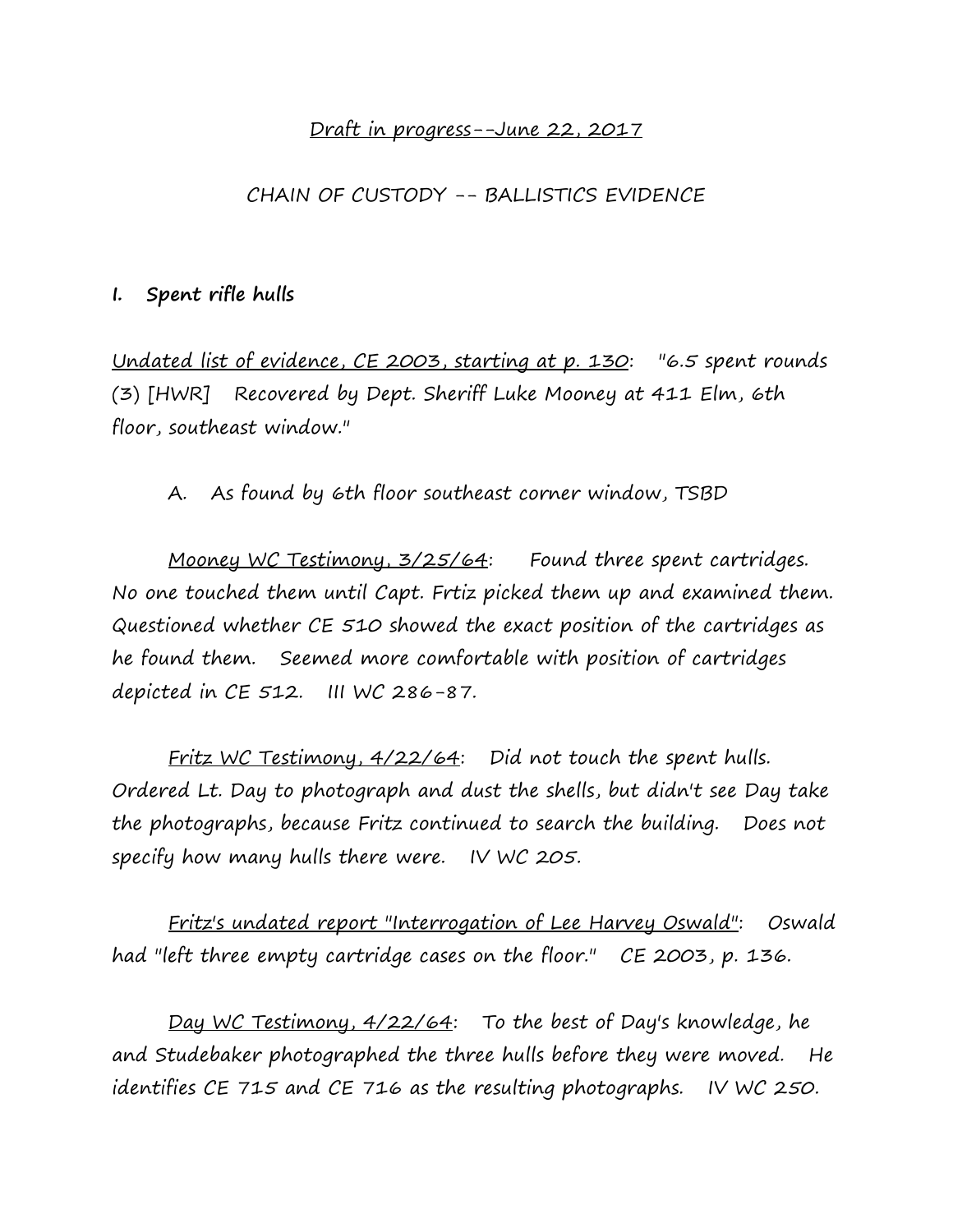Then Sims picked up the hulls and Day treated them for prints. No usable prints obtained. The hulls were put in an envelope, Day wrote his name and the date on the envelope, and Sims took possession of the envelope. He did not mark the hulls at the scene. IV WC 253. Sims wrote his initials and the date and time  $(1:23 \text{ pm})$  he took the envelope (identified by Day as CE 717) from Day. IV WC 256.

Day in Interview Two Weeks Before Testimony (approx. 4/8/64): Told counsel he marked the hulls at the scene. After reviewing records, and confirming that he had not marked all three hulls, he remembered he hadn't marked them at the scene, but rather had put them in an envelope and given them to Sims. IV WC 254.

Day on 6/9/64 as reported in FBI memo of 7/7/64 (CE 2011, p. 411): FBI Agent Drain exhibited to Day "three rifle cartridge cases, C6, C7 and C38." Day identified these cases as those he saw by the window at the TSBD. "These cartridge cases were dusted for fingerprints by him [and] placed in an envelope and delivered to the Dallas Police Department." That same day, "Day stated he wrote his name on all three of the cartridge cases."

Sims in WC Deposition, 4/6/64: After Day and Studebaker were done with the hulls, Sims picked them up and put them in an envelope that Day was holding. He didn't know what happened to the envelope after that, but doesn't believe he took possession of the envelope or the hulls. VII WC 162-63.

Sims in WC Deposition, 4/8/64: On either 4/6 or 4/7, he spoke with Capt. Fritz and his partner, Boyd. These conversations refreshed his memory, and he now recalls that he put the envelope with the hulls in his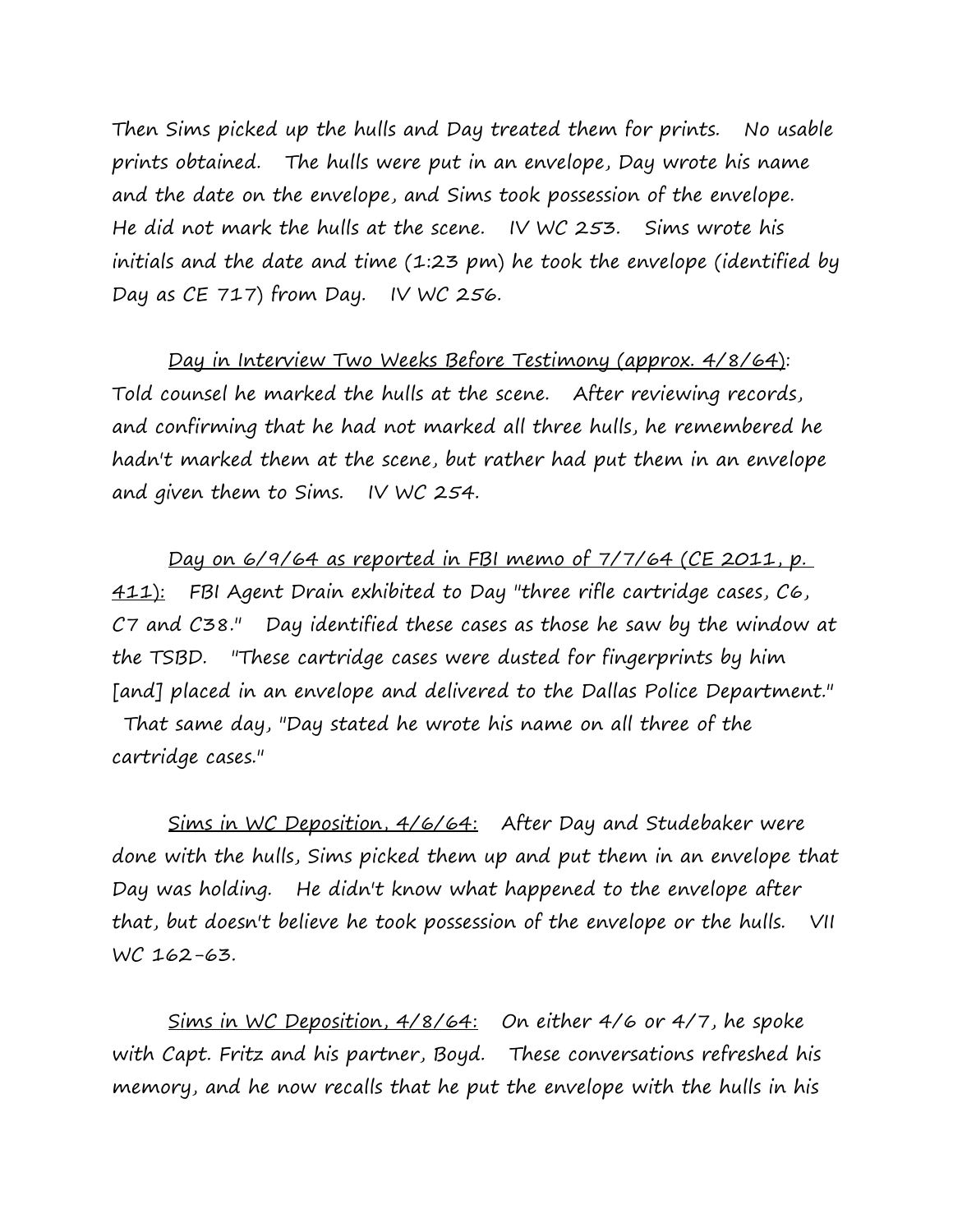pocket. He thought the envelope was brown, wasn't sure what size it was. Day had brought the envelope to the scene with him. VII WC 185. Sims wasn't sure whether he initialed the hulls, but he believed he had initialed either the hulls or the envelope he put them in. VII WC 187.

Undated "Report by Officers Sims and Boyd, (CE 2003, p. 234): "someone yelled that some empty hulls had been found on the sixth floor [Sims and Boyd were on seventh]. Capt. Fritz, Sims, and Boyd went to the southeast window on the sixth floor and saw three empty rifle hulls on the floor near the window. The empty hulls were found about 1:15 PM. Deputy Sheriff Luke E. Mooney said he found them and left them lay as they were. We stayed there with the empty hulls to preserve the scene." After the hulls were photographed, "Sims picked up the empty hulls, and Lt. Day held an envelope open while Sims dropped them in the envelope." No further discussion of hulls or envelope.

Brian WC Testimony, 5/13/64: First time he saw the hulls, he believes he saw two, but when he went back again later, there were three. V WC 48-49.

Hill WC Deposition, 4/8/64: Saw three spent shells; ordered deputies not to let anyone touch anything. Went off to get Capt. Fritz and to make sure the crime lab was en route. VI WC 46-47.

B. In Fritz's office

Sims in WC Deposition, 4/8/64: Sims brought the envelope and the hulls back to city hall and took them to Fritz's office, where he either gave

3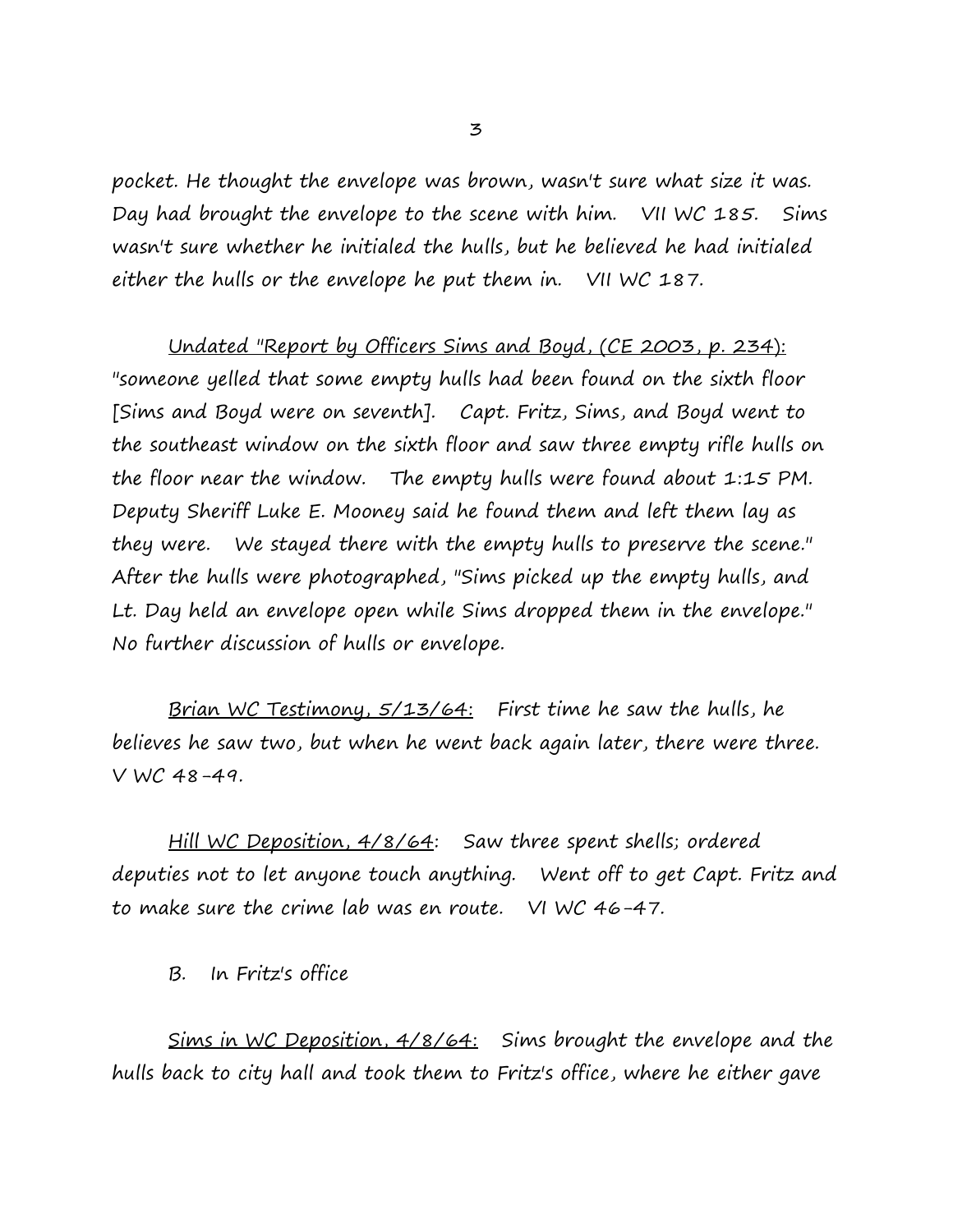them to Fritz directly or laid them on his desk  $-$ - he wasn't sure. VII WC 183-85.

Day on 6/9/64 as reported in FBI memo of 7/7/64 (CE 2011, p. 411): In the envelope, the cartridge cases were "delivered to the Dallas Police Department."

#### C. Delivered to Day, Then to Drain

Dhority WC Deposition, 4/6/64: Some time on 11/22/63, Fritz gave him three 6.5 spent shells to take to Day, with instructions to leave two with Day and to bring the other one back to Fritz. He did as he was told: Day kept two, and Dhority brought one back to Fritz. VII WC 152-53.

Dhority undated "report" (CE 2003, p. 194): Around 9 pm, 11/22/63, Fritz gave Dhority "three spent rifle shells" and told him to take them to Day and return one of them back to him. "Lt. Day examined all the shells for prints and put one in an envelope that I returned to Capt. Fritz."

Day WC Testimony, 4/22/64: Around 10 pm, the envelope came back to Day with other evidence to be released to the FBI. He doesn't remember who brought it back. There were only 2 hulls in the envelope. Day "was advised" that homicide bureau was retaining the third hull for its own use. He marked the two hulls in the envelope with his name. He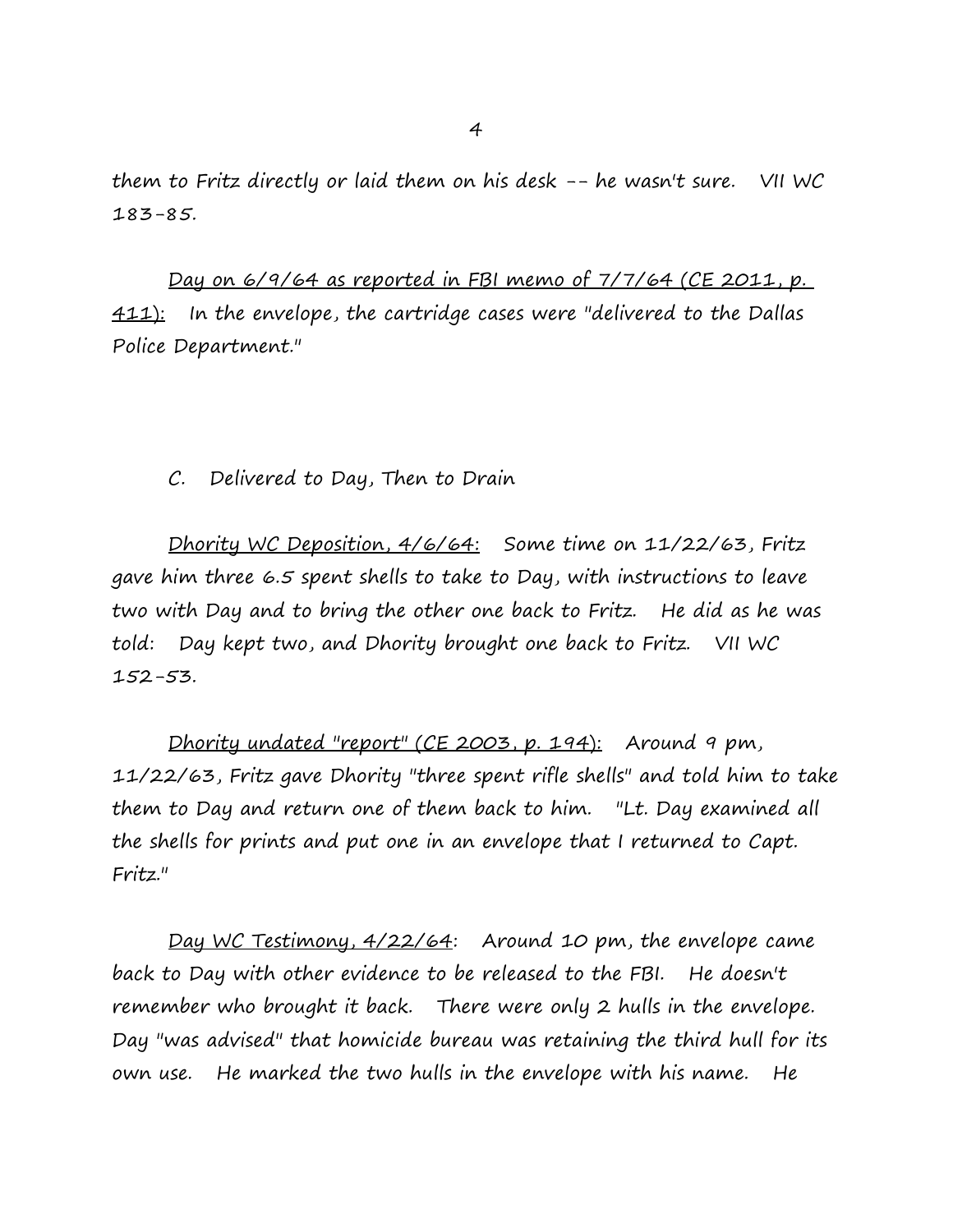identified CE 545 and 544 as the hulls he marked,<sup>[1](#page-7-0)</sup> and agreed they were "the same kind of a cartridge case" that he first saw in the TSBD. On the envelope, above his name, he wrote "Two of the three spent hulls under window on sixth floor." FBI Agent Vince Drain took the envelope, the hulls, and other evidence. IV WC 254.

Day on 6/9/64 as reported in FBI memo of 7/7/64 (CE 2011, p. 411): "On November 22, 1963, Lieutenant Day stated he wrote his name on all three of the cartridge cases." The memo does not make clear whether he did this at the Dallas police office or at the TSBD. "On November 22, 1963, two of the rifle cartridge cases, C6 and C7, were given to Special Agent Drain for delivery" to the FBI lab in Washington, D.C.

D. From Drain to FBI Lab (2 Hulls)

i<br>I

FBI Lab Report, 11/23/63 (CE 2003, p. 131): Listing as received from FBI Dallas agent Vincent E. Drain on 11/23/63 two 6.5 millimeter Mannlicher-Carcano cartridge cases "from building," designated as Specimens Q6 and Q 7.

Frazier WC Testimony, 3/31/64: "I received the first of the exhibits, 543 and 544, on November 23, 1963. They were delivered to

<span id="page-7-0"></span> $1$ He thought that CE 543 was the hull retained by homicide, because it had the initials "G.D." on it (for Capt. George Doughty, Day's immediate superior), but he wasn't sure and stated that he did not remember whether the third shell recovered at the TSBD was "flattened out at the small end," as CE 543 was. IV WC 275.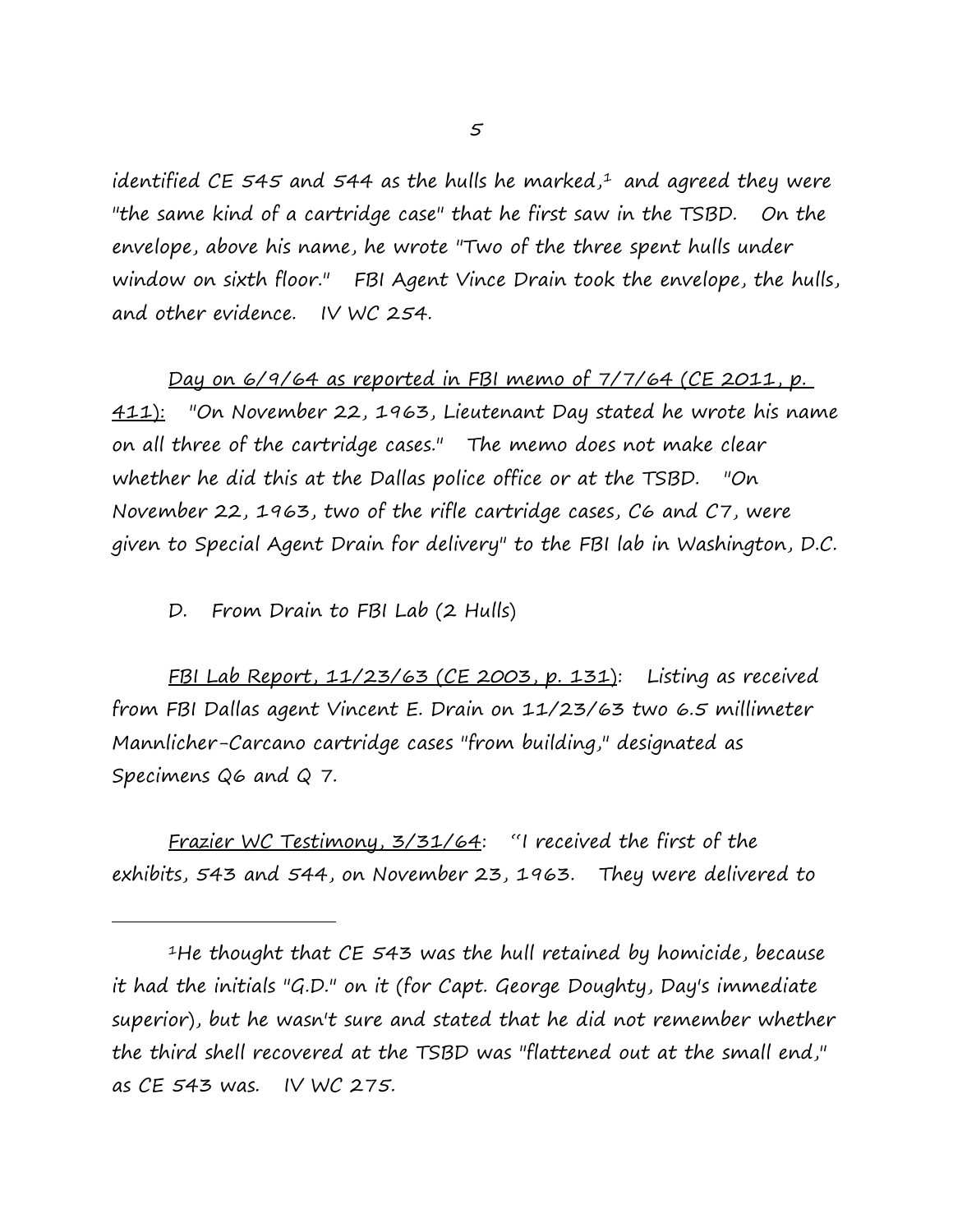me by Special Agent Vincent Drain of the Dallas FBI office." III WC 414. E. From FBI Lab To Dallas Police Department (2 Hulls)

Day WC Testimony,  $4/22/64$ : On 11/24/63, the crime lab received the rifle and the other evidence it released to SA Drain on the night of 11/22/63. IV WC 262.

FBI Lab Report, 11/23/63 (CE 2003, p. 131): Q6 and Q7 -- the two hulls initially released to Drain -- "are being returned to the Dallas Police Department by Special Agent Vincent E. Drain." p. 135.

F. From Dallas Police Department to FBI, 11/26/63 (2 Hulls)

"list of evidence released to the FBI from [Dallas PD] crime lab 11-26-63" (CE 2003, p. 116): includes "2 - Spent 6.5 hulls ('found under window')."

Day's WC Testimony, 4/22/64: The two spent hulls and envelope, along with other evidence, were re-released to Drain at 2:00 pm, 11/26/63. IV WC 273-74.

G. Third Hull: Dallas Police to FBI Dallas to FBI lab

Receipt signed by Hosty (CE 2003, p. 292).: Fritz to Hosty, 1 am, 11/27/63.

Day statement of 6/9/64 as reported in FBI memo of 7/7/64 (CE 2011): "Day stated that on November 27, 1963, rifle cartridge case C38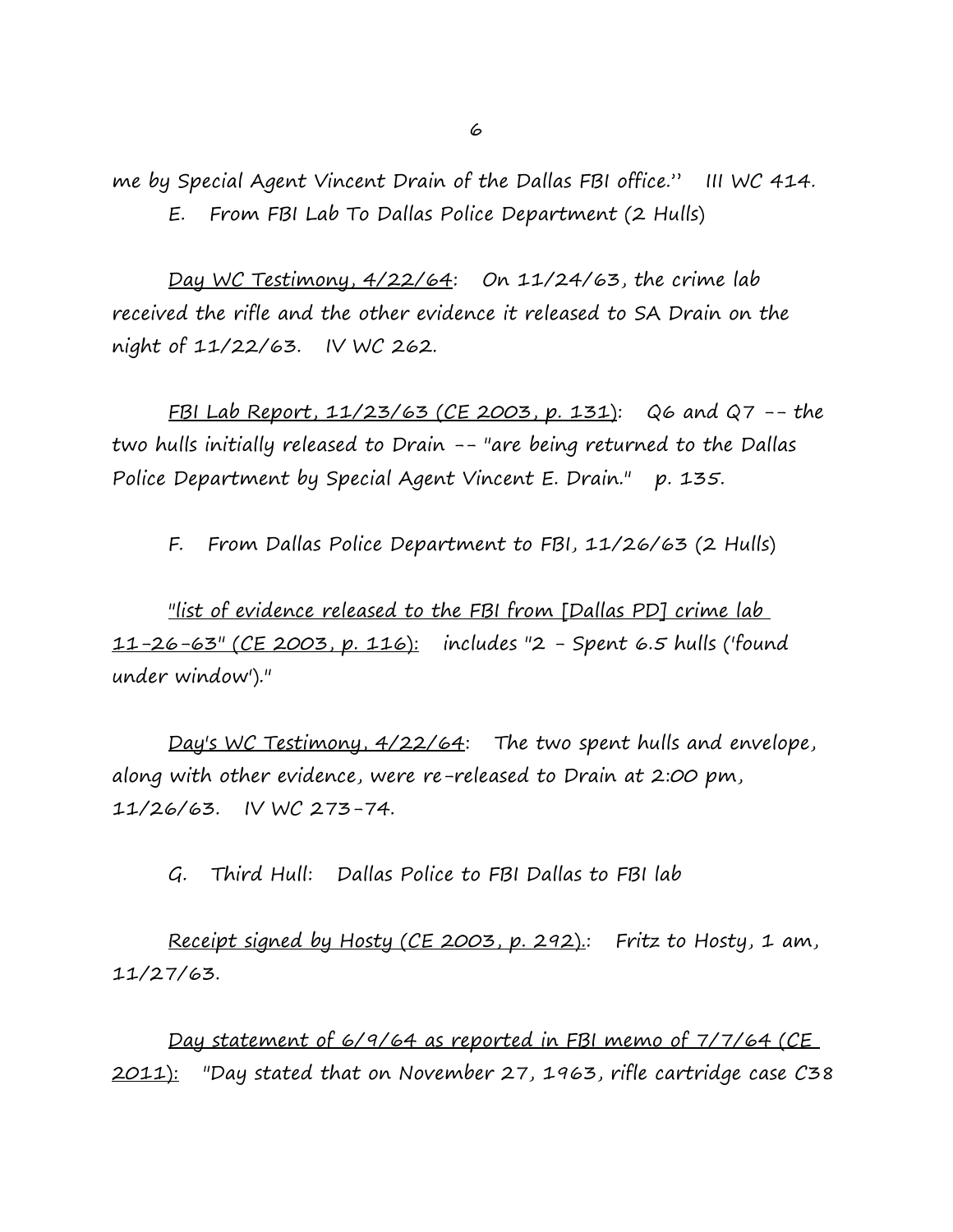was given to Special Agent Drain for delivery" to the FBI lab.

Frazier WC Testimony, 3/31/64: Frazier "received [CE 545] on November 27, 1963, which was delivered to me by Special Agents Vincent Drain and Warren De Brueys of the Dallas office." III WC 414.

# **II. Live Rifle Cartridge**

Undated list of evidence, CE 2003, starting p. 130: "Live round 6.5... Recovered by Dept. Sheriff Luke Mooney at 411 Elm, 6th floor, southeast window."

A. With the Dallas Police Department

Fritz WC Testimony, 4/22/64: After the rifle was photographed and dusted for prints, Fritz picked it up, ejected a live cartridge, and kept the cartridge himself. "Later, I gave it to the crime lab who, in turn, turned it over to the FBI." Fritz didn't think he marked the live cartridge. IV WC 205-06.

Fritz's report "Interrogation of Lee Harvey Oswald" (CE 2003, p. 136): "After Lt. Day, of the Crime Lab, had finished his work with the rifle, I picked it up and found that it had a cartridge in the chamber, which I ejected."

Day WC Testimony, 4/22/64: Day picked up the rifle. Fritz opened the bolt as Day held it. A live cartridge fell to the floor. Day put "Day" on its small end. Fritz then took possession of it. Day identified CE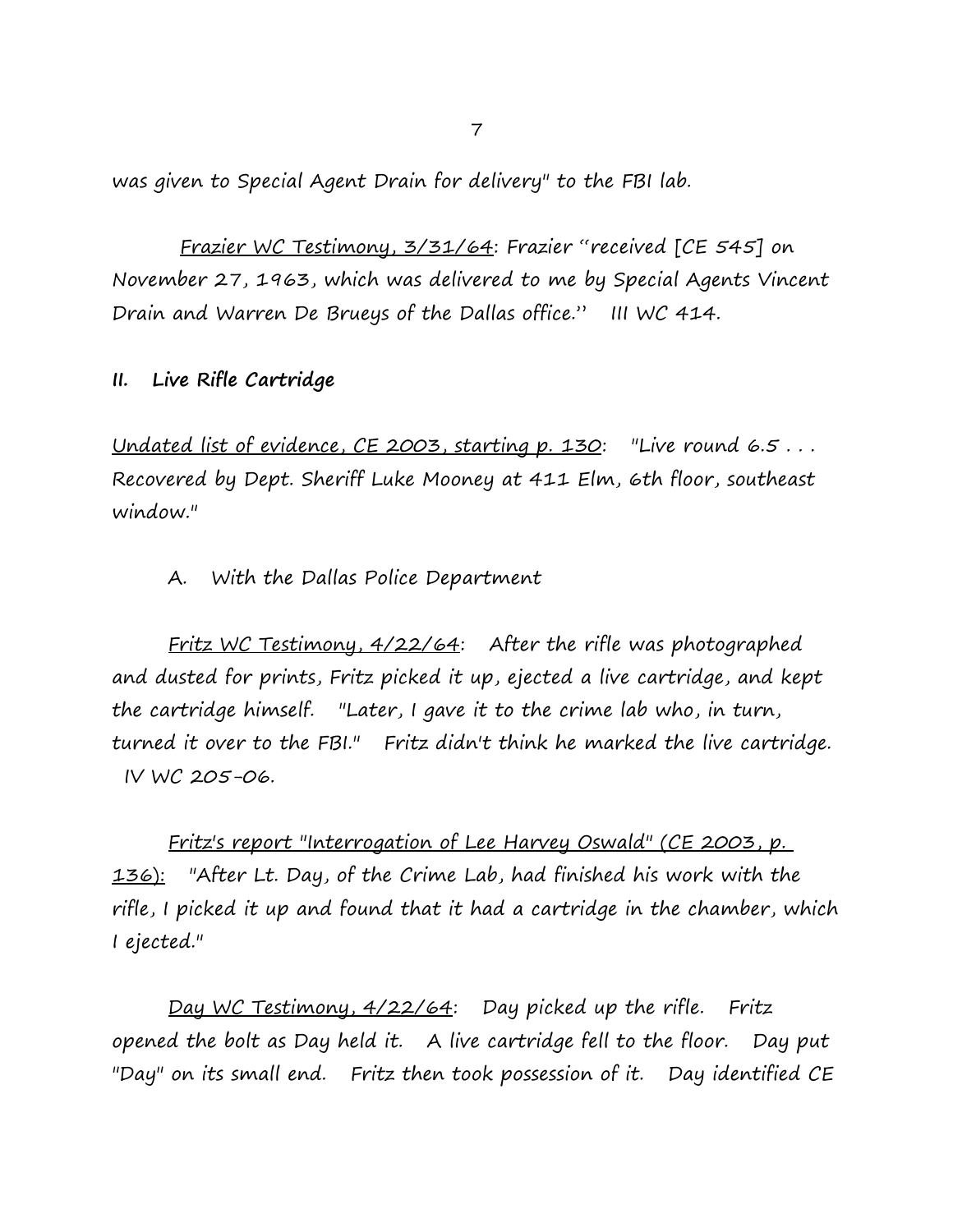141 as this live round. IV WC 258.

6/9/64 Statement of Day as reported in 7/7/64 FBI Memo (CE 2011): FBI Agent Drain showed rifle cartridge C8 to Day. Day stated that this cartridge "was rejected from [the] rifle by Captain Will Fritz,  $\dots$ in the presence of Lieutenant Day, who took the cartridge at the time it was ejected and dusted it for fingerprints. This cartridge was placed in an envelope and delivered by Lieutenant Day to the Dallas Police Department. This cartridge was marked by Lieutenant Day for identification purposes on November 22, 1963."

B. Released to Drain, 11/22/63

6/9/64 Statement of Day as reported in 7/7/64 FBI Memo (CE 2011): This cartridge "was given to Special Agent Drain on November 22, 1963, for delivery" to the FBI lab in Washington, D.C.

C. From Drain to FBI Lab

FBI Lab Report, 11/23/63 (CE 2003, p. 131): Listing as received from FBI Dallas agent Vincent E. Drain on 11/23/63 one 6.5 millimeter Mannlicher-Carcano cartridge "from rifle," designated as Specimen Q8.

D. From FBI Lab to Dallas Police Department

Day WC Testimony, 4/22/64: On 11/24/63, the Dallas Police Department crime lab received the rifle and the other evidence it released to SA Drain on the night of 11/22/63. IV WC 262.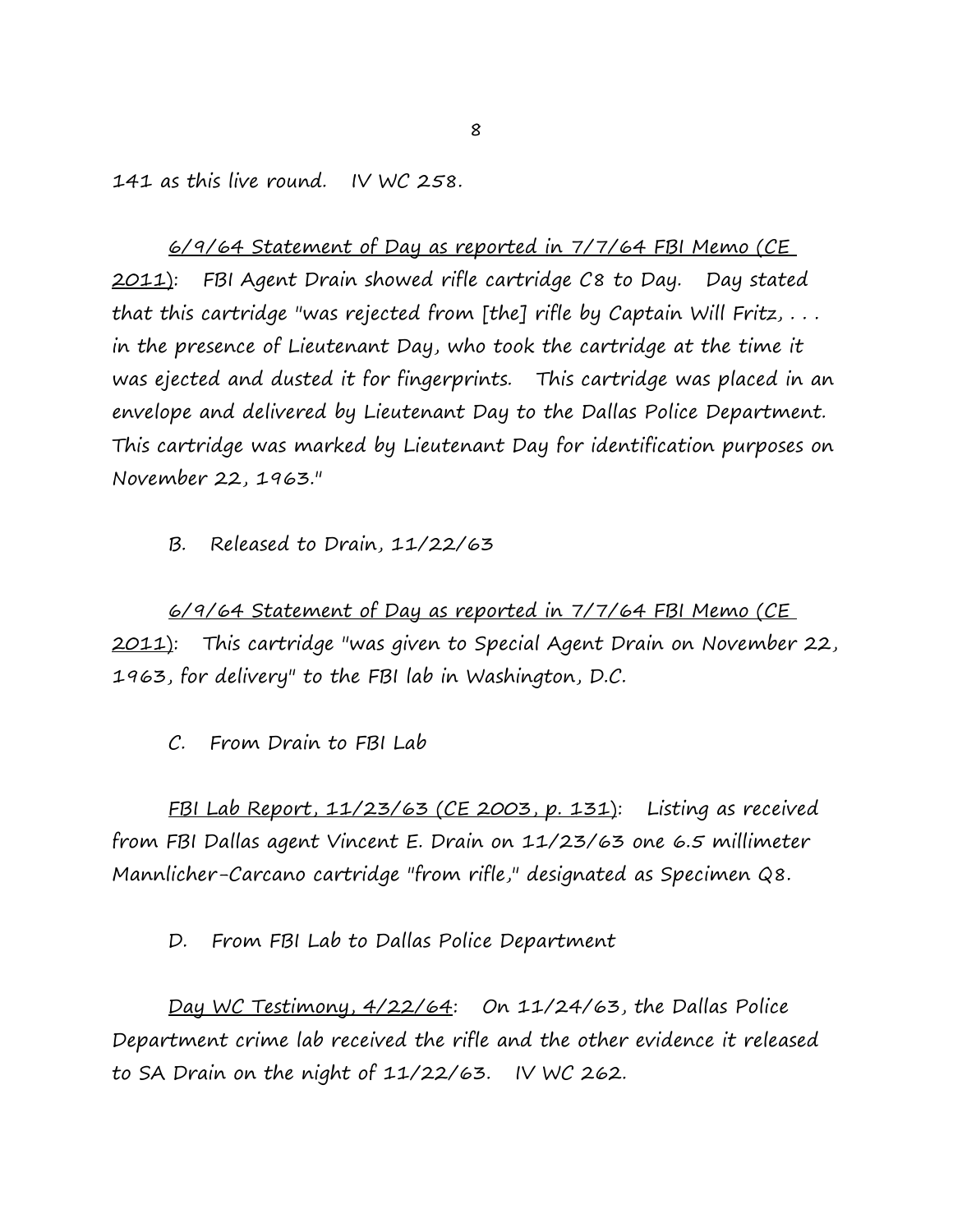FBI Lab Report, 11/23/63 (CE 2003, p. 131): Q8 -- live rifle cartridge -- is "being returned to the Dallas Police Department by Special Agent Vincent E. Drain." p. 135.

E. From Dallas Police Department to FBI, 11/26/63

"list of evidence that was released to the FBI from [Dallas PD] crime lab 11-26-63," (CE 2003, p. 116): includes "1 - Live round 6.5 mm shell."

 Day's WC Testimony, 4/22/64: This live round was among the evidence re-released to Drain at 2:00 pm, 11/26/63. IV WC 273-74.

#### **III. The rifle**

Undated list of evidence (CE 2003, p. 130): "1 Italian make 6.5 rifle, serial  $\#$  C 2766, blue steel, wood stock, brown leather sling with 4 x 18 Coated Ordinance Optics Inc. Hollywood California. 0 10 Japan telescopic sight. Carcano carbine Found by Dept. Sheriff Weitzman on 6th floor, 411 Elm, 5' from west wall and 8' from stairway."

#### A. With the Dallas Police

Boone WC Testimony: Near the west wall of the 6th floor TSBD, he "caught a glimpse of the rifle, stuffed down between two rows of boxes with another box or so pulled over the top of it. . . . Some of the other officers came over to look at it. I told them to stand back, . . . and not touch the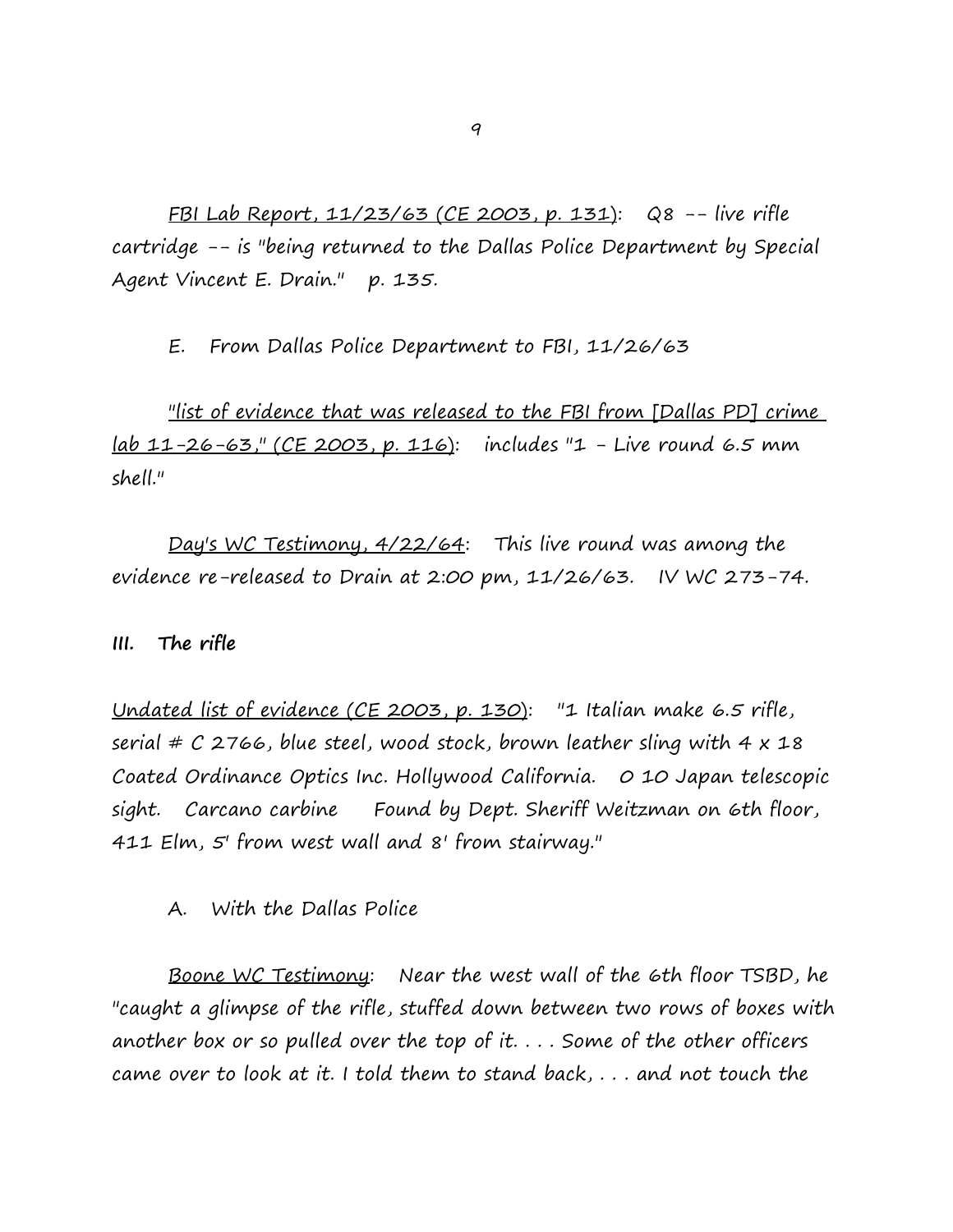rifle." Fritz and "an ID man"  $-$ - he thinks Lt. Day  $-$ - "came over and the weapon was photographed as it lay. And at that time Captain Fritz picked it up by the strap, and it was removed from the place where it was." III WC 293. Before the rifle was picked up, Fritz said it looked like a 7.65 Mauser. III WC 295. When shown CE 139, Boone said: "It looks like the same rifle. I have no way of being positive . . . I did not touch the weapon at all." III WC 295.

Weitzman Affidavit, 11/23/63 (CE 2003, p. 63): "We were in the northwest corner of the sixth floor when Deputy Boone and myself spotted the rifle about the same time. This rifle was a 7.65 Mauser bolt action equipped with a 4/18 scope, a thick leather brownish-black sling on it. The rifle was between some boxes near the stairway. The time the rifle was found was 1:22 pm. Captain Fritz took charge of the rifle and ejected one live round from the chamber."

Weitzman Statement to FBI: In his WC deposition, Weitzman was asked about a statement he made to the FBI. This statement is apparently not among the WC exhibits. In this statement, Weitzman apparently had said that the rifle was a Mauser bolt action with a 2.5 power Weaver scope. VII WC 109.

Weitzman WC Deposition: He and Boone were searching the northwest corner of the sixth floor of the TSBD and spotted the rifle simultaneously. Weitzman didn't touch the gun. He and Boone "made a man-tight barricade until the crime lab came up and removed the gun itself . . . I'm not sure what the lieutenant's name was, but I remember Captain Fritz." VII WC 107. Weitzman had previously described the rifle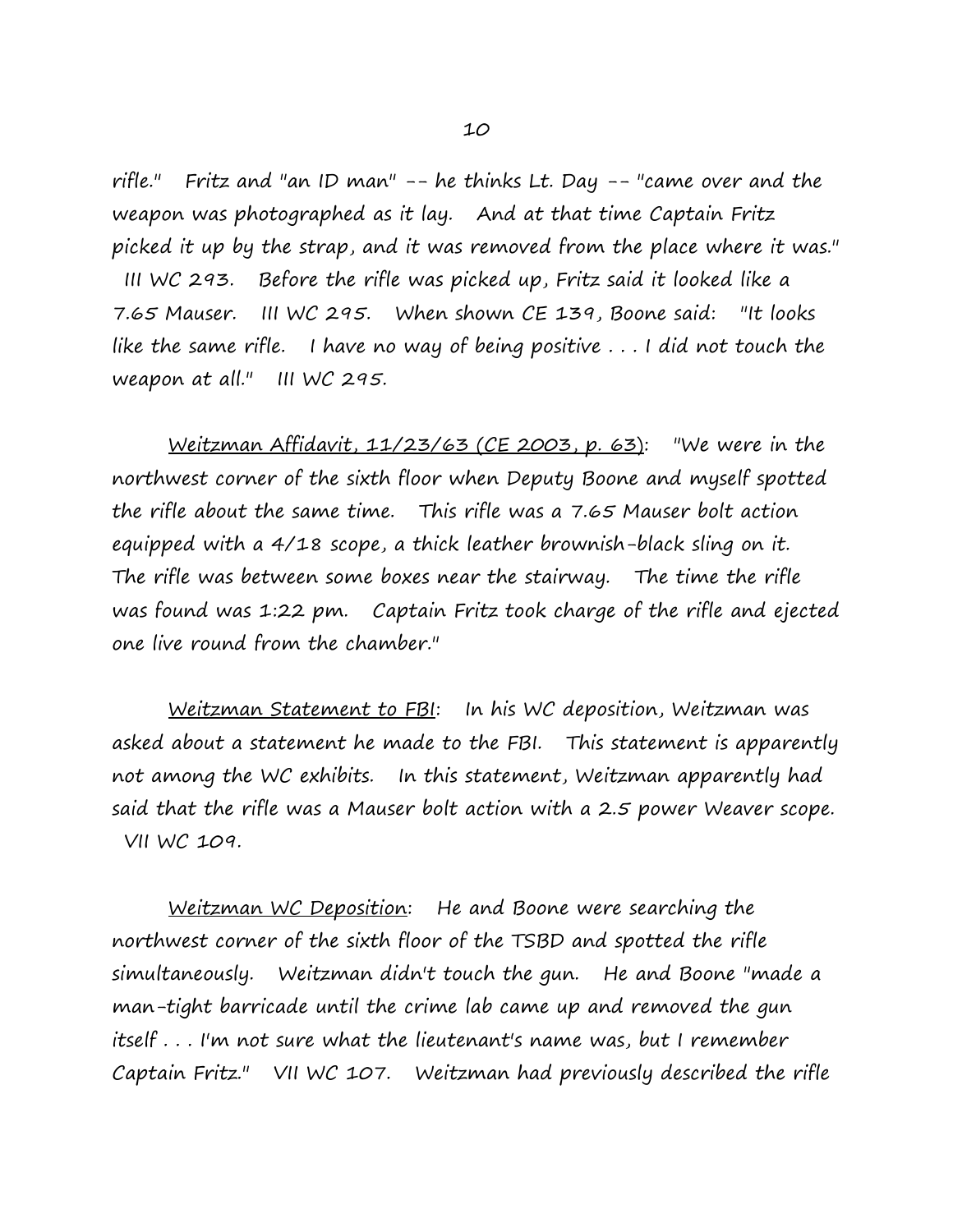as a 7.65 Mauser because that is what it looked like to him. He said that he was "[f]airly familiar" with rifles because he "was in the sporting goods business awhile." VII WC 108.

Fritz WC Testimony, 4/22/64: After it had been photographed, Fritz picked the rifle up and ejected a live cartridge. He did not initial the rifle. He is not certain, but believes he gave the rifle to Day, who took it to city hall. Later that afternoon, Fritz asked Day to bring the rifle so that it could be shown to Marina. She said the rifle looked like Lee's rifle, but couldn't positively identify it. Fritz was not certain whether at the scene he had called the rifle a Mauser or heard other officers do so, but he was certain that he never gave "anyone any different caliber than the one that shows on the cartridges." IV WC 205-06, 211.

Fritz's undated "Interrogation of Lee Harvey Oswald" (CE 2003, p. 136): "the rifle had been found partially hidden under some boxes near the back stairway." The rifle was "protected" until the Crime Lab photographed and searched it for prints. Then he picked the rifle up and ejected the live cartridge. Page 1. "I showed the rifle to Marina Oswald, and she could not positively identify it, but said that it looked like the rifle that her husband had and that he had been keeping it in the garage at Mrs. Paine's home." Page 5.

Day WC Testimony, 4/22/64: Day and Studebaker photographed where the rifle was found. Day's shot is CE 718; Studebaker's nearly identical shot was not admitted as exhibit. Day then asked Fritz "if he was ready for me to pick it up, and he said, yes. I picked the gun up by the wooden stock . . . and Captain Fritz opened the bolt as I held the gun. A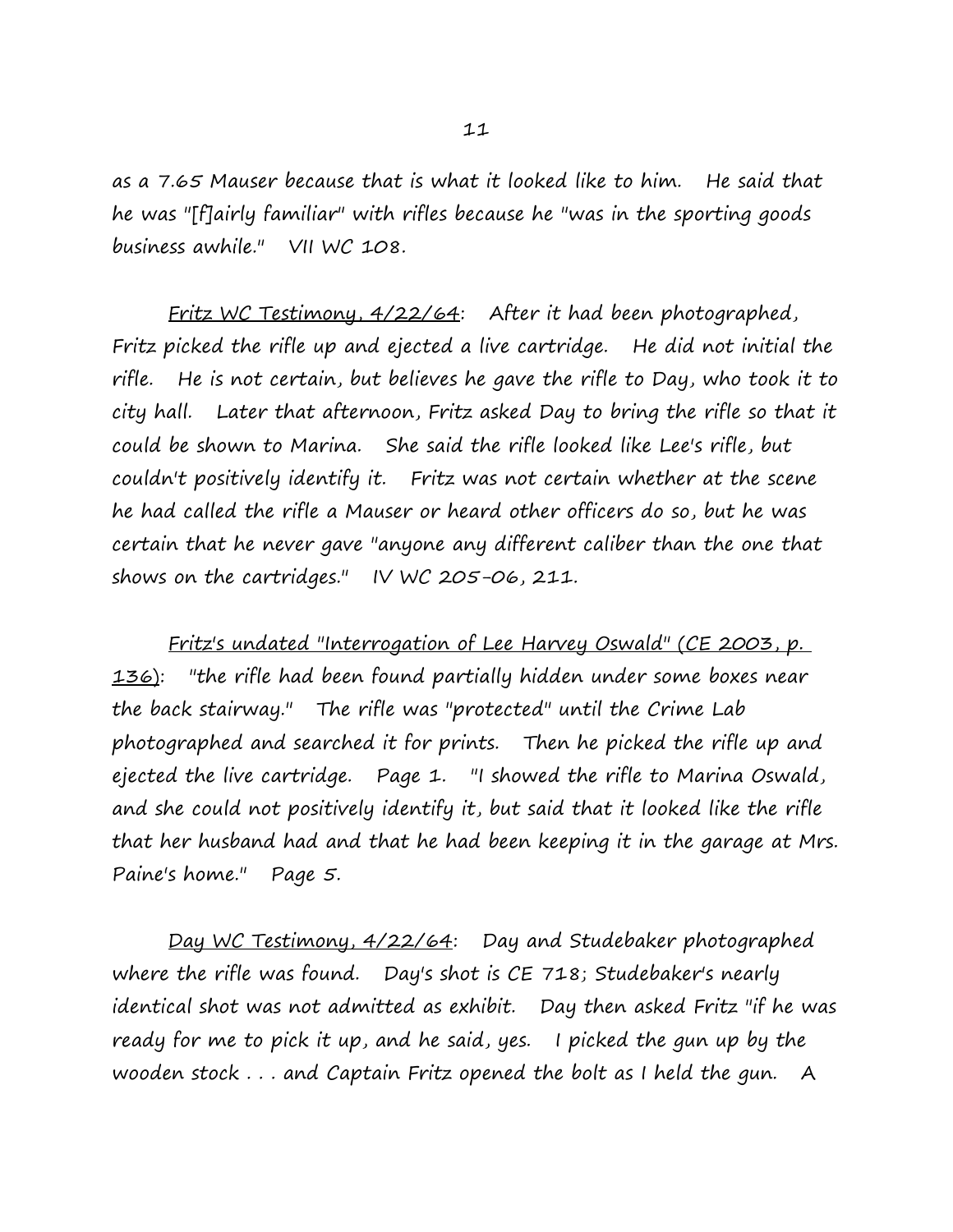live round fell to the floor." Day took possession of the rifle and scratched "J.C. Day" on the stock. Day then took the rifle back to his office, getting a ride with FBI agent Bardwell Odum. Odum "radioed in" a description of the rifle during the drive. IV WC 258-60, 264.

Day never described the rifle as a Mauser or any type of weapon other than what it was. Newsmen asked him whether it was a Mauser, but he gave no reply. IV WC 263.

At his office, Day dictated to his secretary, who typed: "'4 x 18, coated, Ordinance Optics, Inc., Hollywood, California, 010 Japan. OSC inside a cloverleaf design.' . . . That was stamped on the scopic sight on top of the gun. On the gun itself, '6.5 caliber C-2766, 1940 made in Italy.'" He also dictated: "'When bolt opened one live round was in the barrel. No prints are on the live round. Three spent hulls were found under the window. They were picked up by Detective Sims and witnessed by Lieutenant Day and Studebaker. The clip is stamped 'SMI, 9 x 2.'" IV WC 260.[2](#page-14-0) Day then locked the rifle in a box in his office. IV WC 264.

#### B. From Day to FBI, 11/22/63

i<br>I

Day WC Testimony, 4/24/64: Day was testing the rifle for prints on the night of 11/22/63 when he "received instructions from the chief's office to go no further in the processing, it was to be released to the FBI for

<span id="page-14-0"></span><sup>2</sup>Although Day read from this dictated document in his WC testimony, the document apparently is not in the WC exhibits.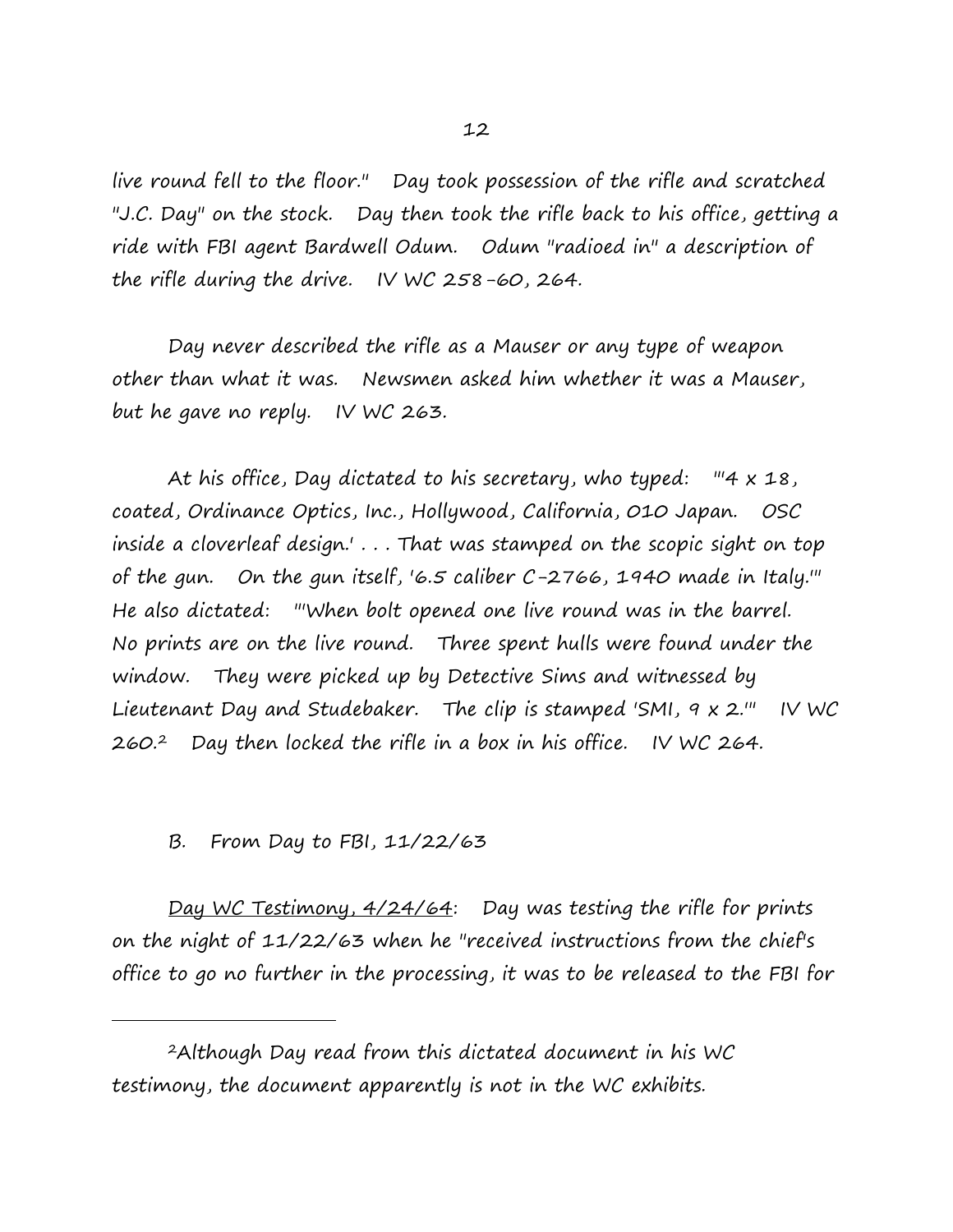them to complete." The FBI picked up the rifle and took it from his office at 11:45 pm on 11/22/63. IV WC 260-61.

C. From Drain to FBI Lab, 11/23/63

FBI Lab Report, 11/23/63 (CE 2003, p. 131): Listing as received from FBI Dallas agent Vincent E. Drain on 11/23/63 a "6.5 millimeter Mannlicher-Carcano rifle, with telescope sight, Serial No. C2766," designated as "K1."

D. From FBI Lab to Dallas Police Department via Drain

Day WC Testimony, 4/22/64: On 11/24/63, the Dallas Police Department crime lab received the rifle and the other evidence it released to SA Drain on the night of 11/22/63. IV WC 262.

FBI Lab Report, 11/23/63 (CE 2003, p. 131): states that Specimen "K1" -- the rifle -- is "being returned to the Dallas Police Department by Special Agent Vincent E. Drain." Page 135.

E. From Dallas Police Department to Drain, 11/26/63

"list of evidence that was released to the FBI from [Dallas PD] crime lab 11-26-63," (CE 2003, p. 116): includes "1 - Italian make 6.5 Rifle Ser.  $\#$  C 2766 blue steel - wood stock - brn leather sling with 4 x 18 Coated ordinance Optics Inc. Hollywood California 0 10 Japan telescopic sight."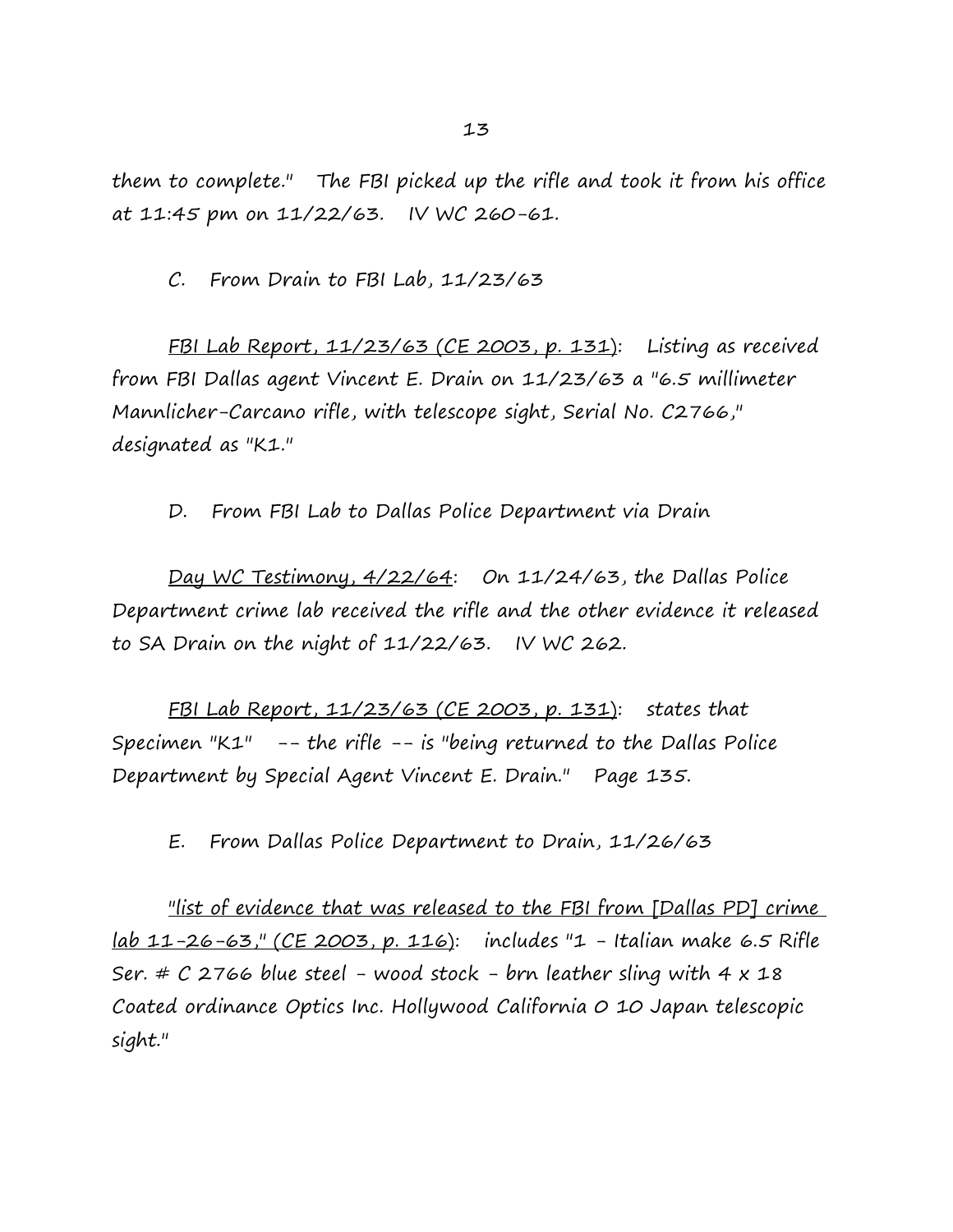Day WC Testimony, 4/22/64: On 11/26/63, "we received instructions to send back to the FBI everything we had . . . The gun was sent back again, and all of the other evidence that I had." IV WC 262.

#### **IV. The Revolver and Six Live Rounds Found Inside It**

Undated list of evidence (CE 2003, p. 130): includes "1 .38 Cal pistol, 2" barrel, S&W, Rev. sandblast finish, brown wooden handles ser.# 510210. Rel. to FBI Agent 11-22-63 and again 11-26-63 M.N. McDonald, DPD, took it from Oswald at 231 W. Jefferson, gave it to Sgt. Jerry Hill who gave it to Det. Baker."

A. With the Dallas Police, 11/22/63

Fritz WC Testimony, 4/22/64: Oswald was arrested with a fully loaded .38 caliber pistol in his possession. The witnesses at the scene of the Tippit shooting stated that Oswald was reloading the gun as he ran away. When asked if the pistol appeared to have been recently fired, Fritz replied: "I don't believe you can tell about that too well any more. You know the old style ammunition you could tell if a gun had been fired recently by the residue left in the barrel and smelling the barrel, but [not] with the new ammunition . . . he was using new ammunition." IV WC 219.

Hill WC Deposition: Bob Carroll handed Hill a pistol as Carroll was getting in the car after Oswald's arrest, saying that it had been taken from Oswald in the theater. Hill identified CE 143 as the same pistol by his "mark"  $-$ - his last name scratched in the metal inside the pistol grip. He describes the weapon as "a .38 caliber revolver, Smith & Wesson, with a 2"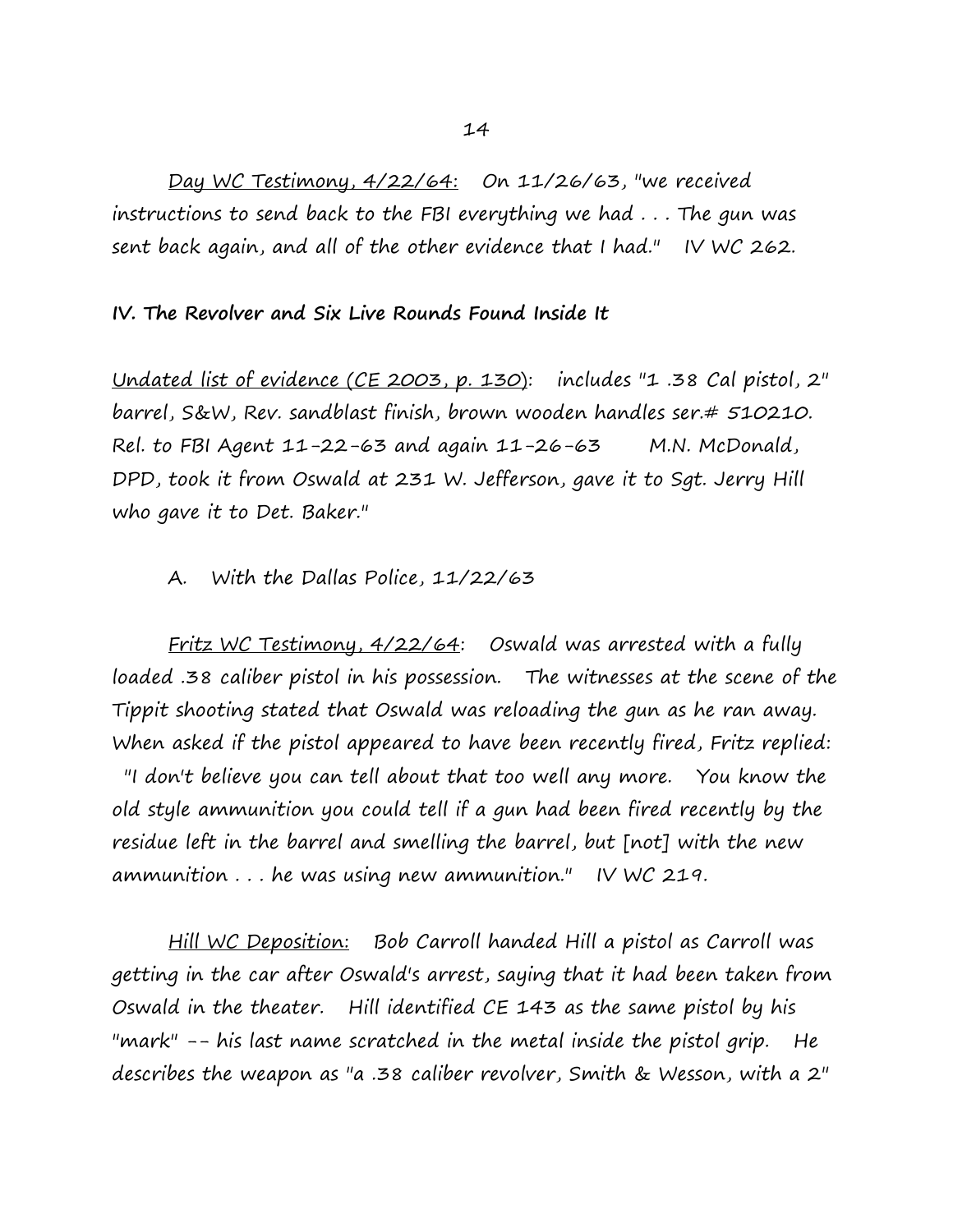barrel that would contain six shells. It is an older gun that has been blue steeled, and has a worn wooden handle." When Carroll gave him the gun, Hill broke it open and found six live cartridges inside. VII WC 54-55.

Back at the police station, Hill kept the gun until he marked it at approximately 4 p.m. He took the live rounds out and examined them. "One of them had an indention in the primer that appeared to be caused by the hammer . . . All of the shells appeared to have at one time or another scotch tape on them because in an area that would have been the width of a half inch strip of scotch tape, there was a kind of a bit of lint and residue on the jacket of the shell." Hill then marked the shells and gave the revolver and shells to Detective T.L. Baker of the homicide bureau, who had come "to the personnel office and requested that they be given to him." VII WC 55-56.

Hill identified CE 145 (2 shells) and CE 518 (4 shells) as the shells he found in the revolver and marked in the personnel office. He identified two shells of CE 518 as "R and P" .38 caliber, and the other two of CE 518 as .38 caliber Western specials. He also identifies one of the shells in CE 145 as a .38 caliber Western special, and the other shell in CE 145 as "a .38 special shell." VII WC 55-56.

Hill Statement, 12/5/63 (CE 2003, pp. 87-88): "As Officer Carroll started to get into the car, he pulled a snub-nosed revolver from his belt and handed it to me. He stated that this was the suspect's gun and that he had obtained it from Officer McDonald immediately after the suspect was subdued. When the pistol was given to me, it was fully loaded and one of the shells had a hammer mark on the primer. I retained this gun in my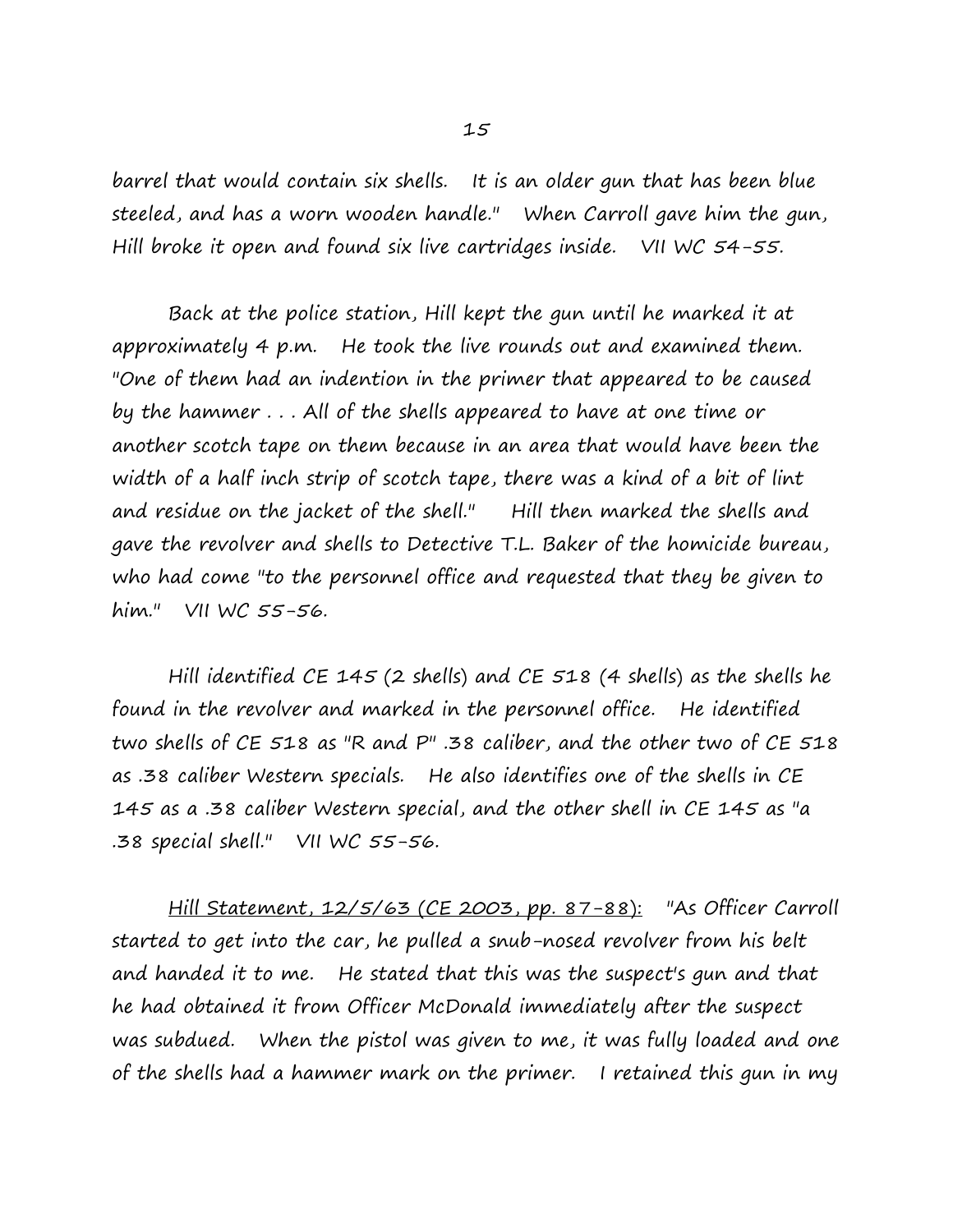possession until approximately 3:15 pm . . . when in the presence of Officers Carroll and McDonald, I turned the weapon over to Detective T.L. Baker of the Homicide and Robbery Bureau. At the time the pistol was released to Detective Baker, McDonald, Carroll and I had all marked it for identification purposes, and in the presence of McDonald and Carroll, I marked the side of the casing on all the shells, which were also turned over to Detective Baker at the same time."

# Hill's 6/11/64 Statement, as reported in 7/7/64 FBI memo (CE 2011, p. 10):

Agent Drain exhibited cartridges C51-C54 and C137-C138 to Hill. Hill "identified these cartridges as being the cartridges he removed from the gun, a .38 revolver, which was in the possession of Lee Harvey Oswald at the time he was arrested . . . . Hill stated he participated in the arrest with Dallas Patrolman M.N. McDonald and B.K. Carroll. He stated at the time Oswald was seized in the Texas Theatre he was attempting to pull this gun from his clothing. The gun was seized by B.K. Carroll and M.N. McDonald in Hill's presence and was wrenched away from Oswald and handed to Sergeant Hill. Sergeant Hill stated he kept this gun in his personal possession until he arrived at the Dallas Police Department Headquarters where he placed his name on each of the cartridges. Sergeant Hill advised these were positively the cartridges he had removed from the gun in the possession of Oswald . . . at the time of his arrest."

Baker's Undated "Report" (CE 2003, p. 162): does not mention his receiving the revolver or the shells.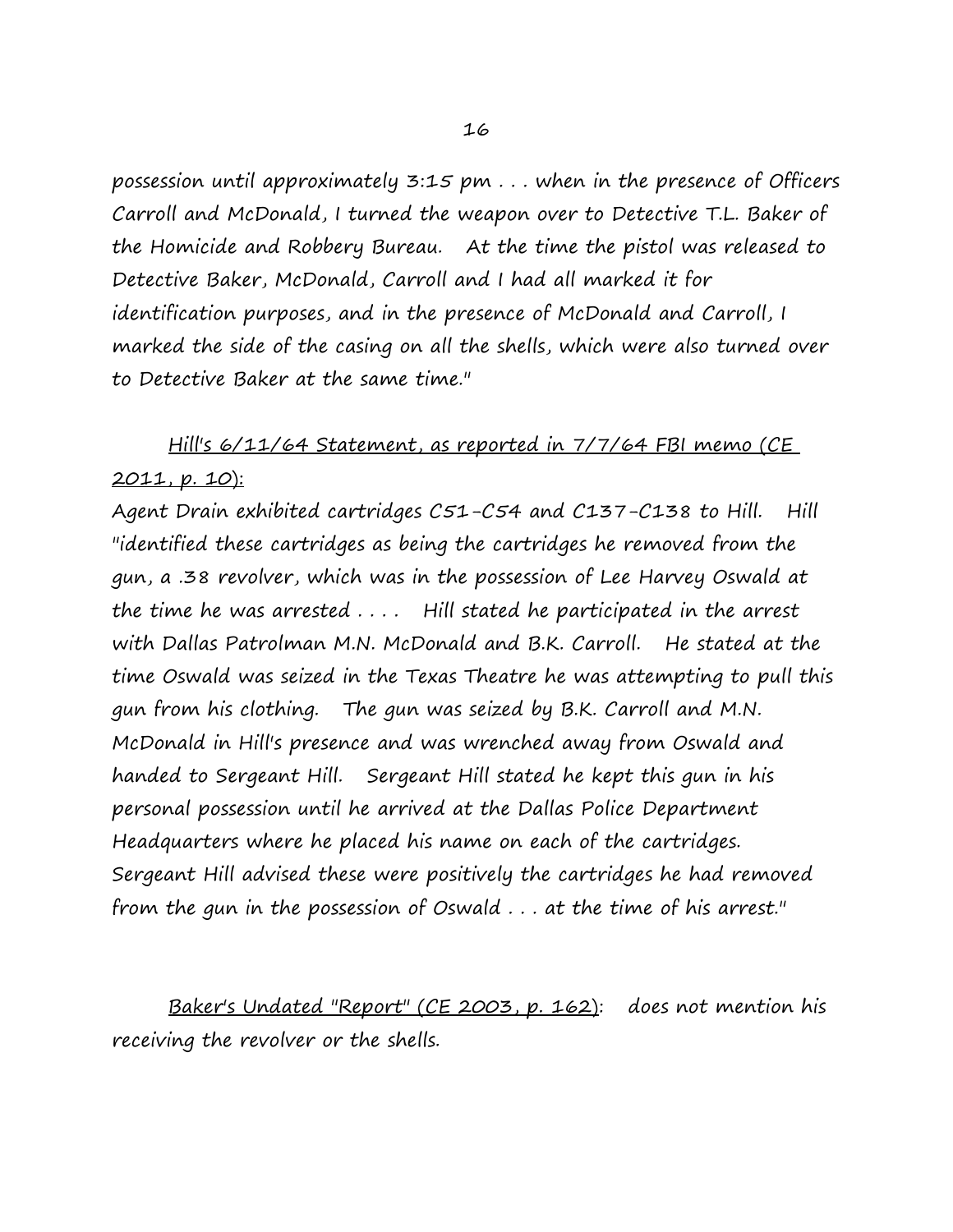Capt. Westbrook WC Deposition: Westbrook is personnel officer for the Dallas Police Dept. VII WC 110. When asked if he was present when a gun was brought to his office, he replied: "Yes, sir; it was brought to my office when it shouldn't have been. . . . It was marked by Officer Jerry Hill and a couple or three more, and when they come in with the gun, I just went on down and told Captain Fritz that the gun was in my office and he sent a man up after it." VII WC 118.

12/3/63 Statement of Capt.Westbrook (CE 2003, p. 102): When the officers were subduing Oswald in the theater, "Detective Bob Carroll said that he had the suspect's gun."

12/3/63 Statement of Det. Bentley, (CE 2003, pp. 77-78): Sgt. Jerry Hill had the S&W 38 cal. pistol with six (6) shells in his possession on the way to the City Hall" after Oswald's arrest in the theater. "This pistol was initialed by me and turned over to Lt. Baker and Captain Fritz by Sgt. Hill."

Carroll WC Deposition, 4/3/64: "when I got up close enough [to Oswald in the theater], I saw a pistol pointing at me so I reached and grabbed the pistol and jerked the pistol away and stuck it in my belt." VII WC 20. Carroll gave the pistol to Hill after they got in the car "and pulled out from the theater." VII WC 22. Hill opened the revolver in the car. Carroll believes, but isn't sure, that Hill emptied the revolver in the car. Hill may have emptied the revolver for the first time in the police personnel office -- in any event, he emptied the revolver in Carroll's presence. Carroll saw six live shells removed from the revolver. He examined the shells and thought he could detect a slight indention on one of them,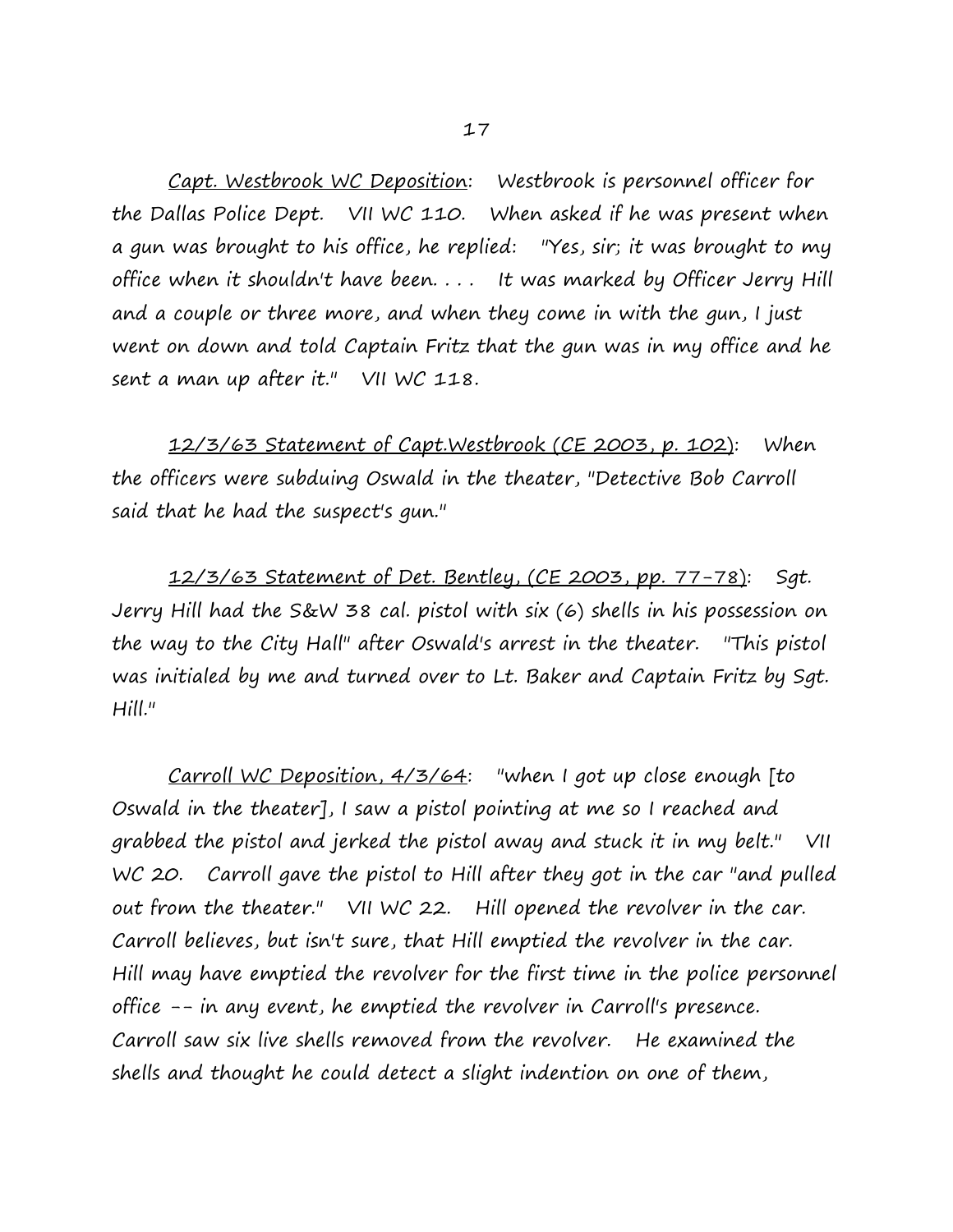suggesting that the hammer of the gun had struck the firing pin. He saw McDonald mark the revolver in the personnel office. He doesn't know who took the revolver or the live shells from Hill after this. VII WC 22-23.

Carroll WC Deposition, 4/9/64: Carroll was re-deposed because counsel now had available exhibits that were not available at the first deposition. Carroll identified CE 143 as the revolver he grabbed and stuck in his built in the Texas Theater on 11/22/63. VII WC 24. Carroll marked the revolver by scratching the initials "B.C." "right above the screw on the inside of the butt of the pistol." He did this in Hill's presence in the personnel office on 11/22/63. VII WC 25. Carroll saw Hill empty the gun. It was "full"  $-$ - to the best of his recollection, six bullets were removed. VII WC 26.

 12/4/63 Statement of Det. Carroll, Dallas (CE 2003, pp. 81-82): "I grabbed the pistol and stuck it in my belt and then continued to assist in the subduing of Oswald. . . . While enroute to the City Hall, I released the pistol to Sgt. Jerry Hill."

McDonald WC Testimony, 3/25/64: While Oswald was being subdued, he "had gotten [his] right hand free of the pistol and jerked it free." He had felt something "graze across" his hand and "heard a snap," which he believed was the hammer striking. "[W]hen I brought the pistol out, it grazed me across the cheek here, and I put it all the way out to the aisle, holding it by the butt. I gave the pistol to Detective Bob Carroll at that point." III WC 300-01.

Later "downtown," he put his mark ("M") on the steel plate on the butt of the revolver. He identified CE 143 as the same revolver. At the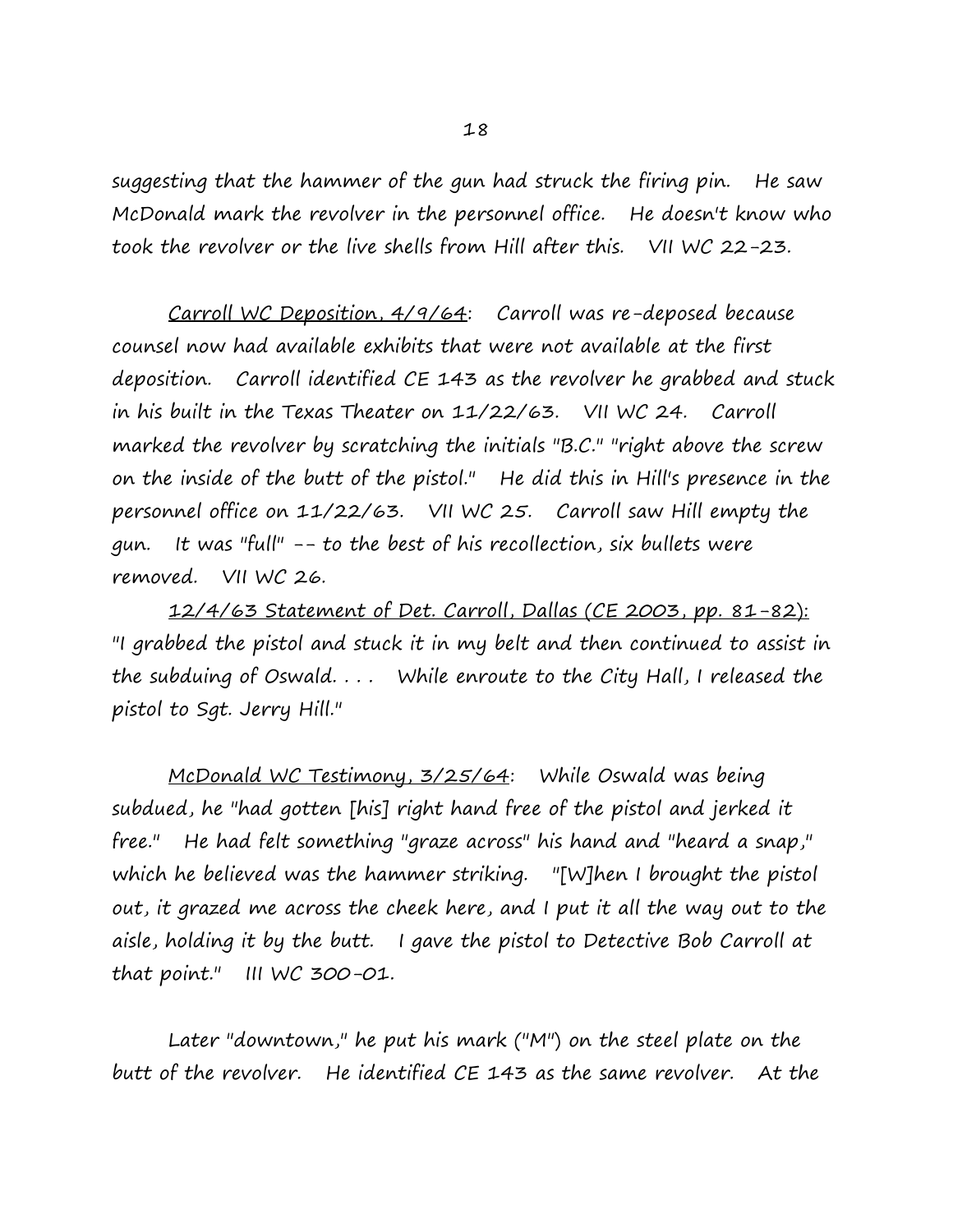same time he marked it, he examined the six live rounds taken from the revolver, and "noticed on the primer of one of the shells it had an indentation on it, but not one that had been fired or anything -- not that strong of an indentation." III WC 301. McDonald examined the four live shells marked collectively as CE 518 and stated they were "similar" to the shells removed from CE 143. He recalled marking only one of the shells himself. McDonald found his mark on one of the two live shells comrising CE 145. One of these two shells had an indentation similar to the one McDonald observed in the personnel office on 11/22/63. III WC 301-02.

12/4/63 Statement of Officer McDonald (CE 2003, pp. 92-93): "I jerked the pistol and I heard the snap of the hammer . . . I brought the pistol away . . . I recognized Officer Rob Carroll and handed the pistol to him . . . . I marked the pistol and six rounds at Central Station. The primer of one round was dented on misfire at the time of the struggle with the suspect."

12/2/63 Statement of Officer Hawkins (CE 2003, pp. 85-86): While the police were subduing Oswald, Hill "took the gun."

12/3/63 Statement of Officer Hutson (CE 2003, pp. 89-90): Oswald "drew a pistol and as Officer McDonald tried to disarm the suspect, I heard the pistol snap. . . . Officer McDonald took the pistol from the suspect's right hand."

B. From Baker/Homicide Bureau to Day, Crime Lab(?)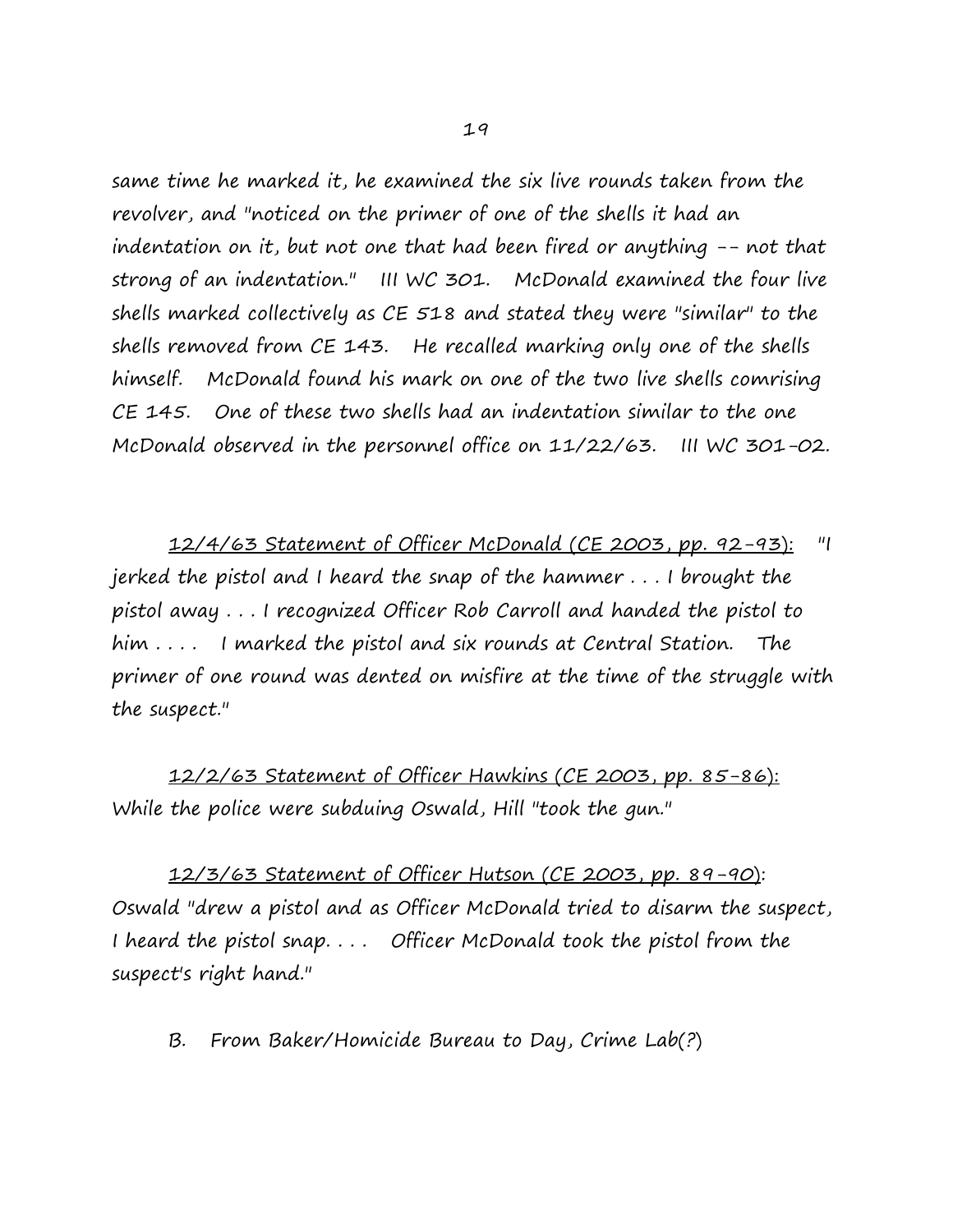[The revolver and/or the rounds found inside it may have been among the evidence that Day testified he received in the Crime Lab around 10 pm, 11/22/63, to be turned over to the FBI. IV WC 254]

C. Revolver: From Crime Lab to FBI SA Drain

[The revolver may have been among the evidence that Day testified he released to Drain around 11:45 pm on 11/22/63. IV WC 254.]

D. Revolver: From SA Drain to FBI Crime Lab, 11/23/63

FBI Lab Report, 11/23/63 (CE 2003, p. 131): Listing as received from FBI Dallas agent Vincent E. Drain on 11/23/63: a ".38 Special Smith and Wesson revolver, Serial No. V510210, Assembly No. 65248," designated as Specimen "K3."

E. Revolver: From FBI Crime Lab to Dallas Police, Via Drain

FBI Lab Report, 11/23/63 (CE 2003, p. 131): states that Specimen "K3" -- the revolver -- is "being returned to the Dallas Police Department by Special Agent Vincent E. Drain." Page 135.

F. Revolver: From Dallas Crime Lab Back to Drain, 11/26/63

"list of evidence that was released to the FBI from [Dallas PD] crime lab 11-26-63," (CE 2003, p. 116): includes "1 - 38 Cal S & W Revolver  $-$  Sandblast brn wd hndles  $-2$ " bbl Ser  $\#510210$ ."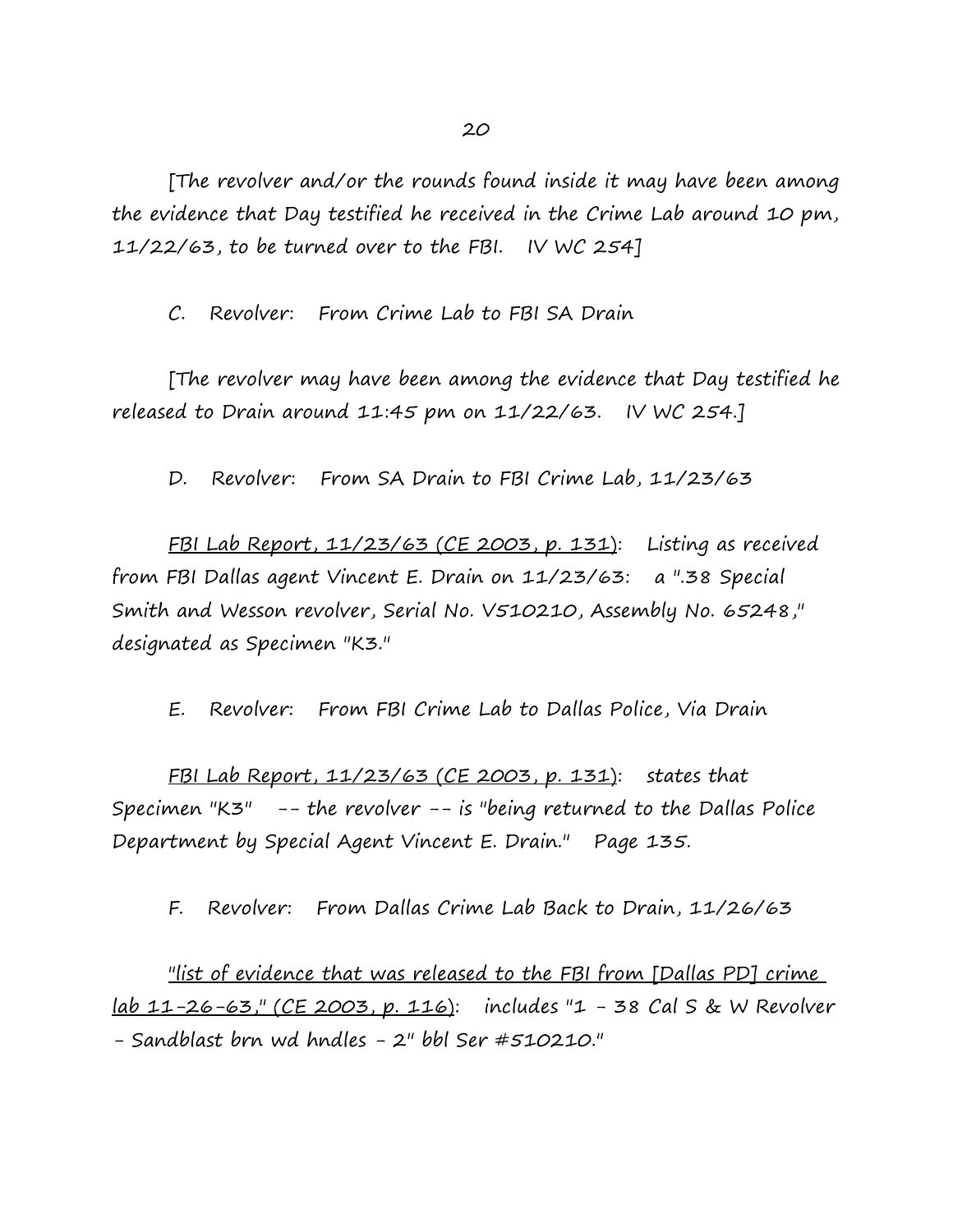Day WC Testimony, 4/22/64: The revolver was among the evidence released to SA Drain at 2:00 pm, 11/26/63. Day does not think he ever initialed or marked the revolver. IV WC 273-74.

G. The four live rounds in CE 518: From Dallas police to Dallas FBI

WC Counsel Eisenberg, during 4/1/64 examination of witness Cunningham: States that, to the best of his knowledge, these four rounds were removed from Oswald's revolver (CE 143) by the Dallas police and turned over to the Dallas office of the FBI. III WC 460.

List of items released from Dallas police crime lab to Drain, 11/28/63 (CE 2003, p. 117): Among items listed: "4 - live 38 cal. shells initialed HILL (2 Western Special and 2 R P SPL. Removed from gun of Oswald at time arr.)

7/7/64 FBI memo (CE 2011, p. 10): "Four of the[ ] cartridges [removed from Oswald's revolver] bearing the name of Hill were subsequently delivered to Special Agent Vincent E. Drain by the Dallas Police Department on November 22, 1963, for delivery" to the FBI lab in D.C. Memo does not identify which four cartridges these were.

H. The four live rounds in CE 518: From Dallas FBI to FBI lab

Cunningham WC Testimony, 4/1/64: received by FBI lab, Washington, D.C. from the Dallas FBI field office on 11/30/63. III WC 460. Cunningham described two of the cartridges as "Western .38 Special with copper-coated lead bullets," and the other two as "Remington-Peters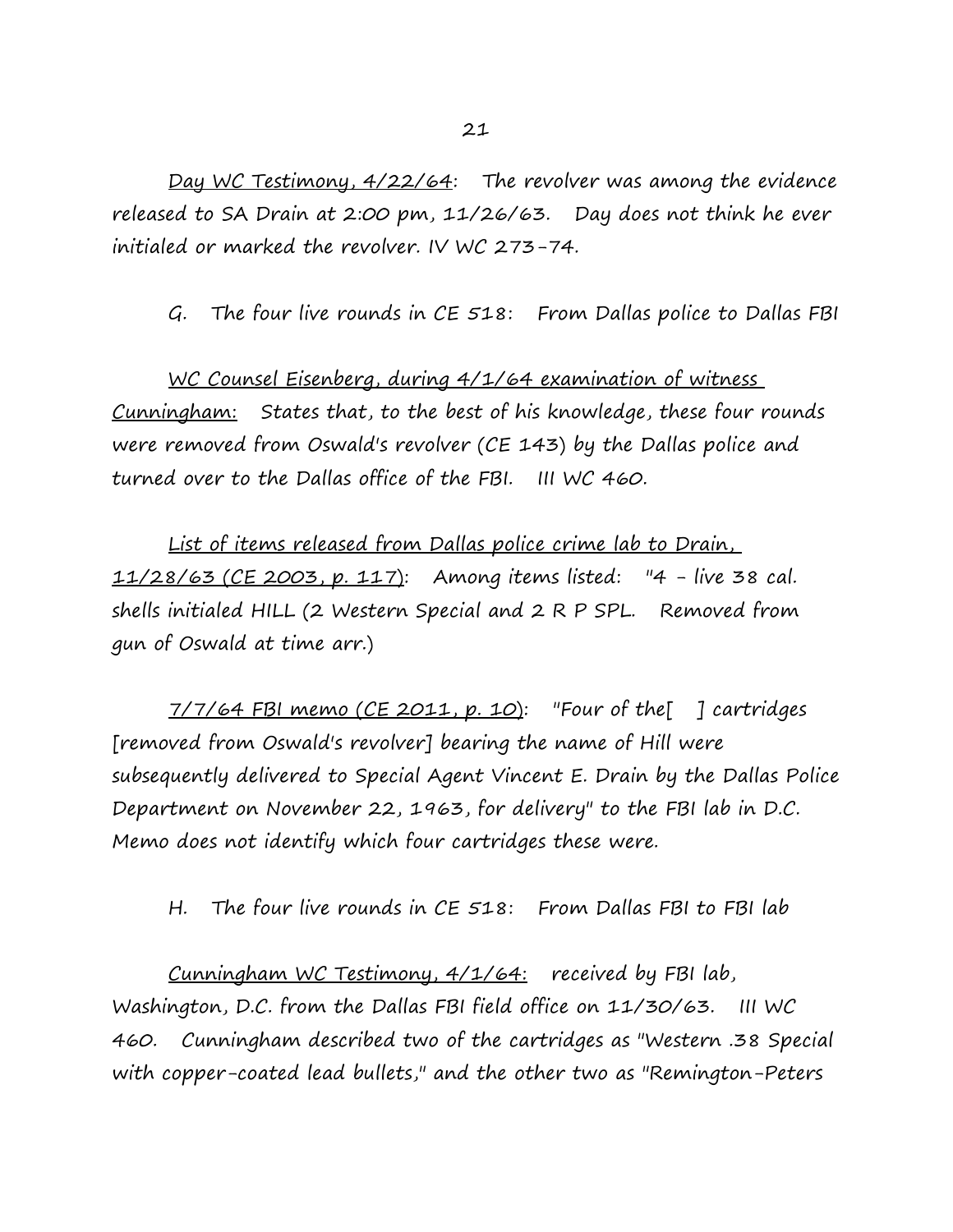.38 Special cartridges . . . with lead bullets." III WC 459.

I. The two live rounds in CE 145: from Dallas police to Secret Service

WC Counsel Eisenberg, during 4/1/64 examination of witness Cunningham: States that, to the best of his knowledge, these two rounds were removed from Oswald's revolver (CE 143) by the Dallas police and turned over to the Secret Service. III WC 460.

7/7/64 FBI memo (CE 2011, p. 10): "The other two cartridges [besides the four released by Dallas police to FBI] bearing the name Hill were released to the Secret Service on November 26, 1963."

J. The two live rounds in CE 145: from Secret Service to FBI lab

Cunningham WC Testimony, 4/1/64: received by FBI lab, Washington, D.C. from the Secret Service on 12/3/63, via FBI agent Orrin Bartlett, "who is a liaison agent with the Secret Service." Bartlett did not identify the live rounds when he delivered them to the FBI lab. III WC 460. Cunningham described one of the cartridges as a "Western .38 Special cartridge, ... with a copper-coated lead bullet," and the other one as a "Remington-Peters .38 Special cartridge . . . with a lead bullet." III WC 459.

**V. The Live Rounds from Oswald's Pocket**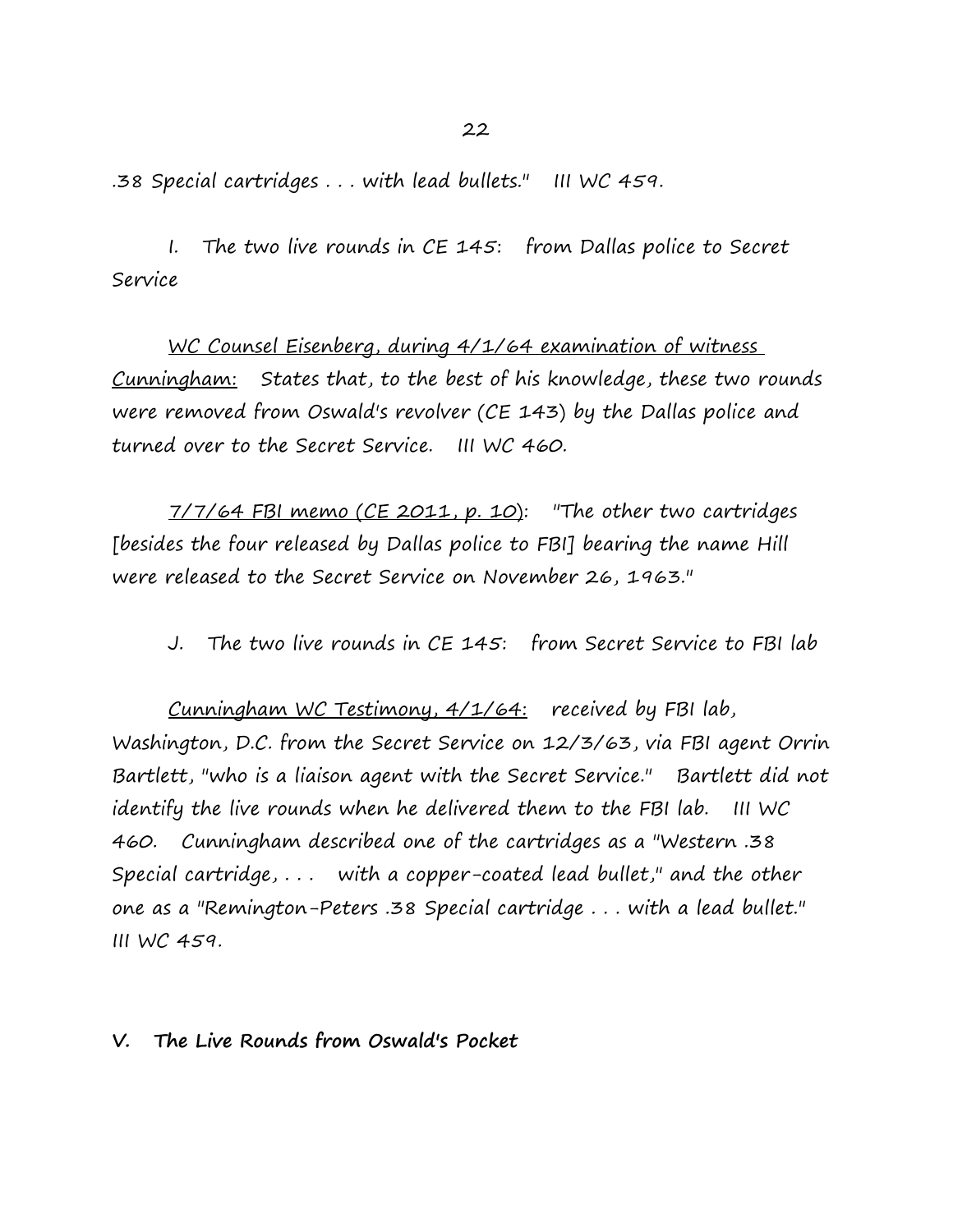# A. Discovery by Officer Boyd, 11/22/63

Fritz WC Testimony, 4/22/64: "I believe that one of my officers, Mr. Boyd, found some cartridges in [Oswald's] pocket in the room after he came to the city hall. I can't tell you the exact time when he searched him." These were ".38 cartridges for a .38 pistol." IV WC 212. Fritz later agrees with counsel's suggestion that five live cartridges were found in Oswald's pocket. IV WC 230.

Undated "T.L. Baker's Report", starting at p. 162 of CE 2003: "While searching Oswald again prior to the showup [with Markham at 4:35 pm 11/22], Det. Boyd found 5 live rounds of .38 ammunition in his left front pocket." (p. 5)

Undated "Report on Officer's Duties In Regards to the President's Murder" by R.M. Sims and E.L. Boyd (CE 2003, startimg at p. 234): Page 237: "Down in the hold over, Boyd searched Oswald and found five live rounds of .38 calibre pistol shells in his left front pocket."

Boyd's 6/12/64 statement, reported in

7/7/64 FBI memo (CE 2011, p. 11): "[F]ive revolver cartridges, designated as C55 through C59, were shown by Special Agent Bardwell D. Odum, [FBI], to Detective Elmer Boyd . . . He identified his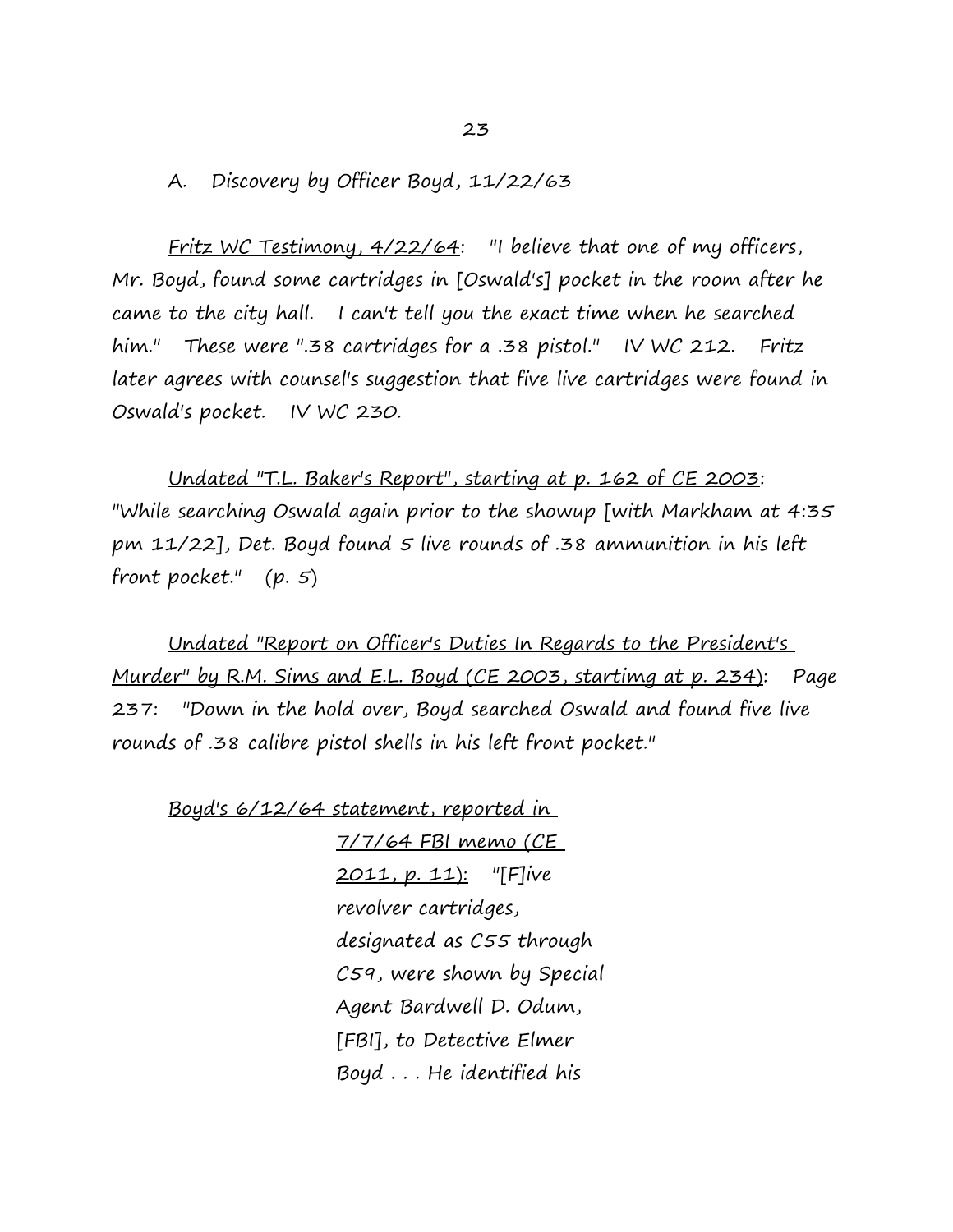marking on each of these five cartridges and stated these are the same five cartridges which he removed from the pocket of Lee Harvey Oswald at the Dallas Police Department on November 22, 1963."

B. From Boyd to Dallas Police Crime Lab (?)

C. From Dallas Police Crime Lab to FBI Agent Drain, 11/28/63

List of items released from Dallas police crime lab to Drain, 11/28/63 (CE 2003, p. 117): Among items listed: "5 - live 38 cal. Western Special shells initialed EB which were found in the left front pocket of Lee Harvey Oswald."

D. From Drain to FBI Crime Lab, Washington, D.C.

<u>Cunningham WC Testimony,  $4/1/64$ </u>: CE 592 consists of five live cartridges received by the FBI lab from the FBI Dallas office on 11/30/63. He understands that FBI Dallas got them from the Dallas police, but this is based on what he "read in an FBI investigative report," so he lacks "first-hand knowledge." The cartridges have been marked  $Q$ -82 through Q-86, and "all five of them are Western .38 Special cartridges, . . . with copper-coated lead bullets." III WC 459-60.

**VI. The Slug from the Stretcher**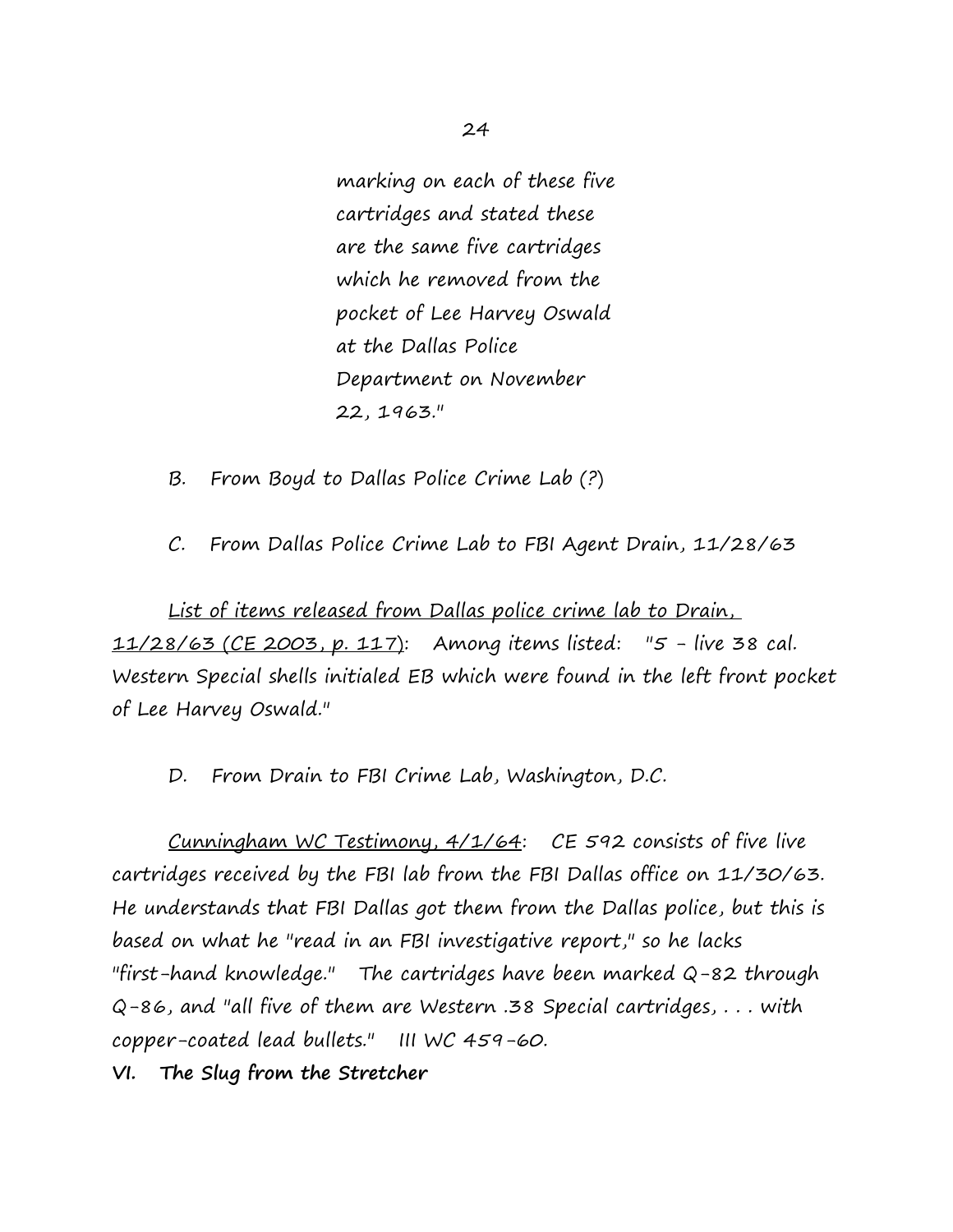#### A. Discovery

i<br>I

Tomlinson WC Deposition, 3/20/64: Senior engineer, Parkland Hospital. VI WC 129. Around 1 pm, 11/22/63, Tomlinson found a stretcher (stretcher A) on a Parkland Hospital elevator.<sup>[3](#page-27-0)</sup> He rolled stretcher A off the elevator onto the ground floor against the south wall and next to a stretcher that was already there (stretcher B). An "intern or doctor" moved stretcher B out into the hallway to get into the men's room, which stretcher B had been blocking. When he exited the men's room, he left stretcher B in the middle of the hallway. After some minutes away performing other tasks, Tomlinson moved stretcher B back against the wall. In so doing, he "bumped the wall and a spent cartridge or bullet rolled out that apparently had been lodged under the edge of the mat." VI WC 129-31.

To the best of Tomlinson's recollection, the bullet came from stretcher B, not stretcher A, although he stated that he wasn't positive. VI WC 131.

<span id="page-27-0"></span><sup>3</sup>Several persons were involved in moving Governor Connally's stretcher from the emergency room to the operating room, moving Connally off the stretcher, rearranging the stretcher, and moving it to the elevator from which Tomlinson moved the stretcher mentioned in the text. See Jiminson Dep. (VI WC 125); Ross Dep. (VI WC 123); Wester Dep. (VI WC 120); Standridge Dep. (VI WC 115). This memorandum does not address whether it is sufficiently established that the stretcher that Tomlinson moved off of the elevator is the stretcher that bore Connally.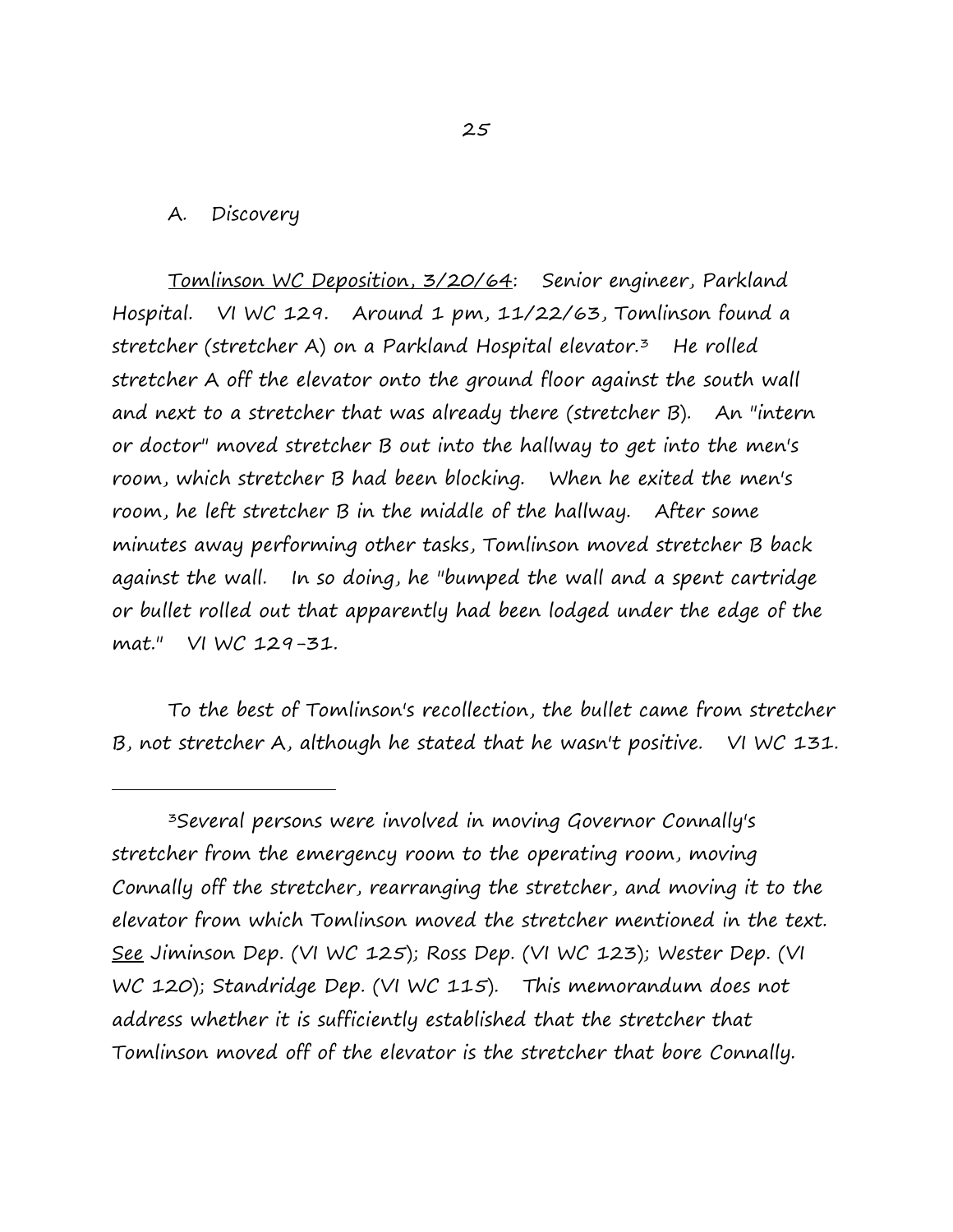He had previously been interviewed by the FBI ("the latter part of November") and the Secret Service ("the first part of December"), and stated that he remembers telling them the same thing -- even though Specter told him that the Secret Service report attributes to Tomlinson the statement that the bullet came from Stretcher A. VI WC 132-33.

6/12/64 Statement of Tomlinson as reported in 7/7/64 FBI memo (CE 2011): At the time on 11/22/63 that Tomlinson found the bullet, "the carriage was located in the Emergency Unit on the ground floor of the hospital." FBI Agent Odum showed him Exhibit C1, "a rifle slug." "Tomlinson stated it appears to be the same one he found on a hospital carriage . . . , but he cannot positively identify the bullet as the one he found and showed to Mr. O.P. Wright."

B. From Tomlinson to Wright to Secret Service Agent Johnsen

List of "Office Witnesses" in CE 2003, p. 109: O.P. Wright, Security Officer, Parkland Hospital: "Recovered 6.5 rifle slug, turned it over to Secret Service at Parkland."

11/22/63, 7:30 pm Statement of SA Johnsen, Secret Service (CE 1024, p. 800): "The attached expended bullet was received by me about 5 min., prior to Mrs. Kennedy's departure from the hospital. It was found on one of the stretchers located in the emergency ward of the hospital. . . . It could not be determined who had used this stretcher or if President Kennedy had occupied it. . . . Name of person from who I received this bullet: Mr. O.P. Wright, Personnel Director for Security, Dallas County Hospital District."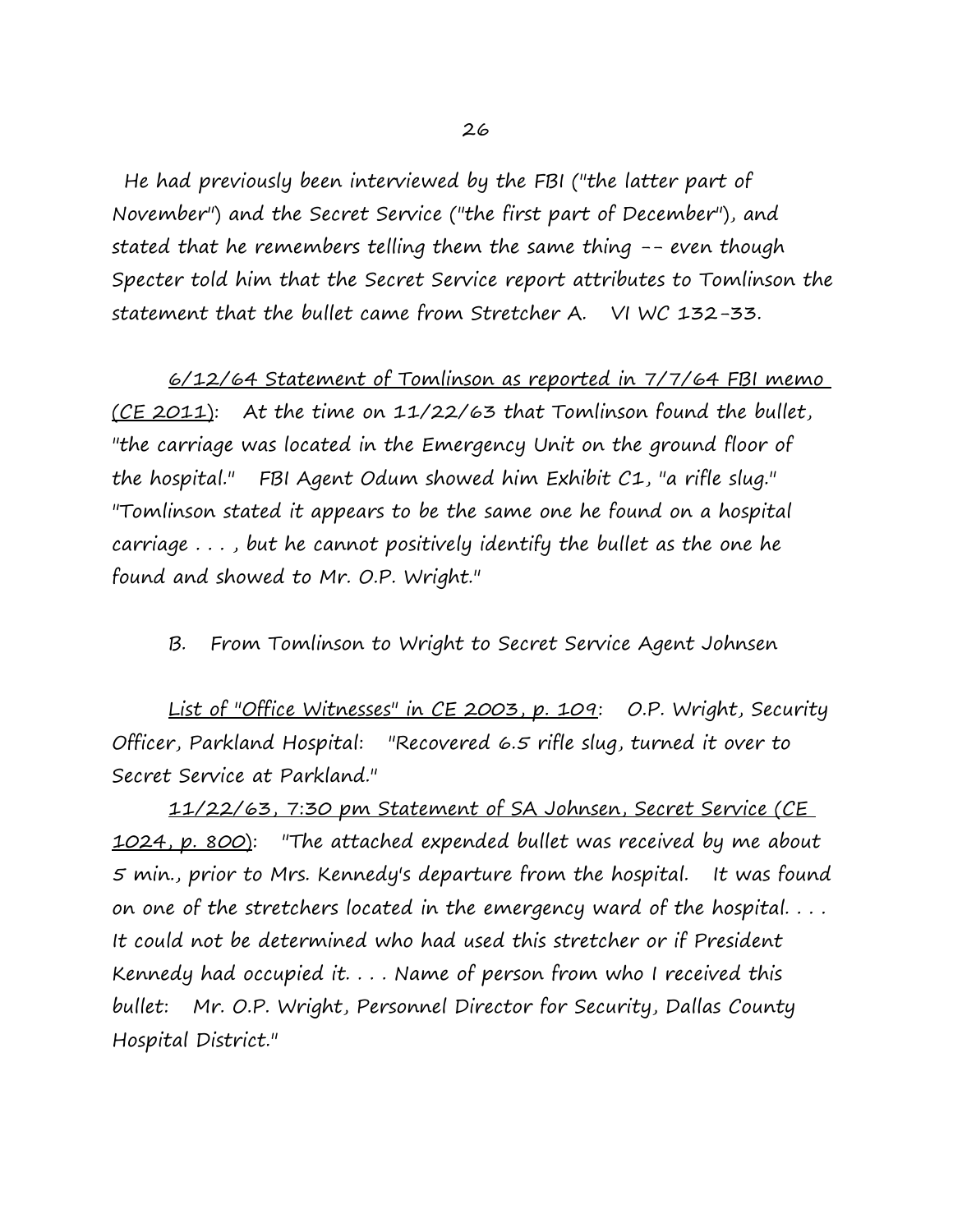11/30/63 Statement of SA Johnsen, Secret Service (CE 1024, p. 799): Just before leaving the hospital with the casket, "a Mr. Wright from the security staff came to me with an expended bullet and wished to turn it over to a Secret Service Agent. The only information I was able to get from him . . . was that the bullet had been found on a stretcher which President Kennedy may have been placed on."

6/12/64 Statement of Wright as reported in 7/7/64 FBI memo (CE  $2011$ : When shown the rifle slug Exhibit  $C1$ , he stated that it looked like the one he gave to Johnsen on 11/22/63, but he could not positively identify it. "He stated he was not present the time the bullet was found, but . . . sa he entered the Emergency Unit on the ground floor of the hospital," Tomlinson "called to him and pointed out a bullet, which was on a hospital carriage at that location."

 6/24/64 Statement of Johnsen as reported in 7/7/64 FBI memo (CE 2011): When shown the rifle slug Exhibit C1 by FBI Agent Todd, he stated that he could not identify that slug as the one he received from Wright and gave to James Rowley, Chief, Secret Service, on 11/22/63 in Washington, D.C.

C. From Johnsen to Rowley

# See immediately prior entry.

6/24/64 Statement of Rowley as reported in 7/7/64 FBI memo (CE 2011): When shown Exhibit C1, a rifle slug, by FBI Agent Todd, "Rowley advised he could not identify this bullet as the one he received from . . .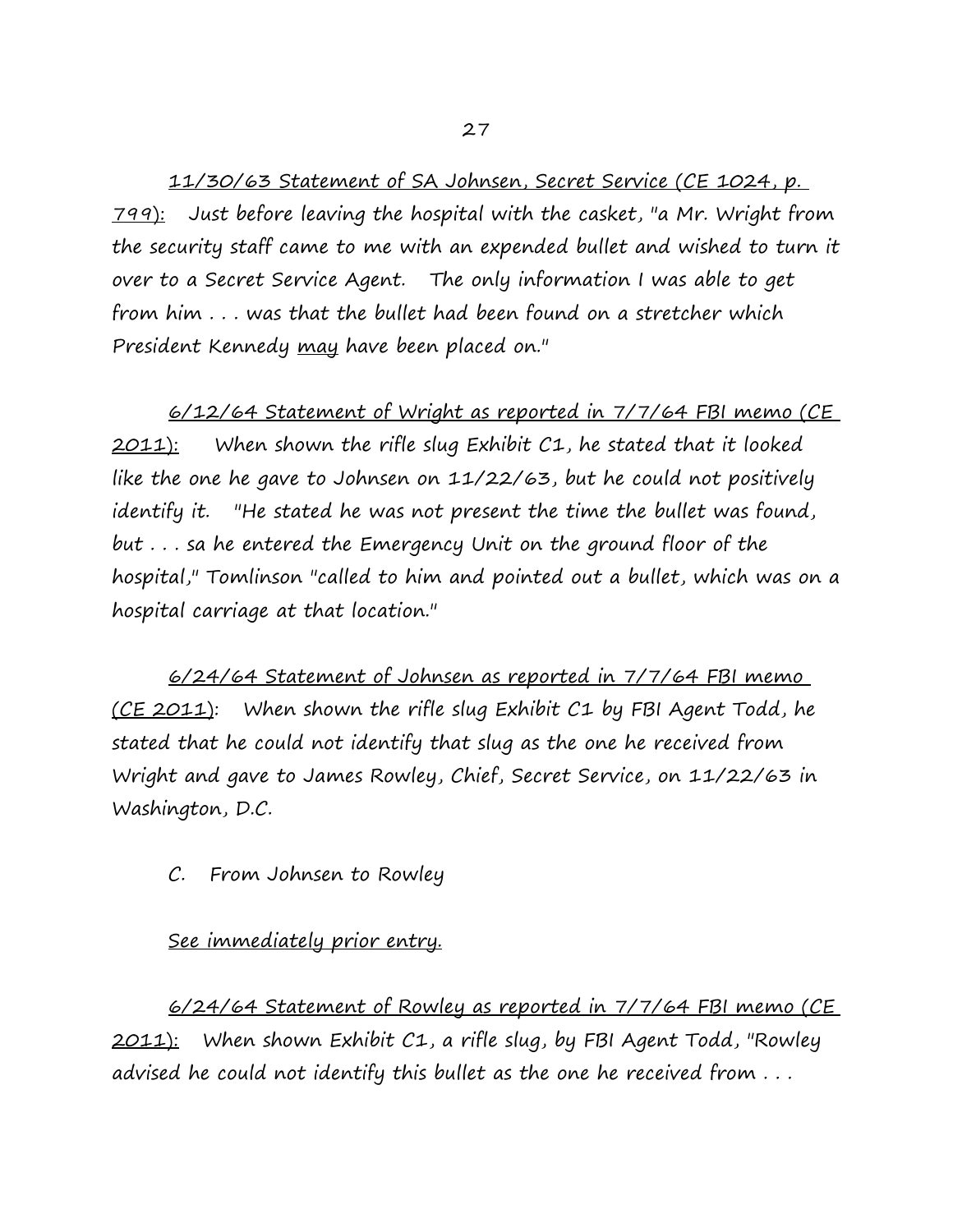Johnsen and gave to . . . Todd" on 11/22/63.

D. From Rowley to FBI Agent Todd

### See immediately previous entry.

6/24/64 Statement of Todd reported in 7/7/64 FBI memo (CE 2011): Todd identified Exhibit C1 as the same rifle slug he received on 11/22/63 from Rowley "from initials marked thereon by . . . Todd" at the FBI Lab upon receipt.

E. From Todd to FBI lab

Report of FBI Lab, 11/23/63, to Chief Curry (CE 2003, p. 131): Listed as received from Agent Todd on 11/22/63: "Q1 Bullet from stretcher." States that bullet is "being retained in the Laboratory until called for by a representative of the U.S. Secret Service."

Frazier WC Testimony, 3/31/64: CE 399 "is a bullet which was delivered to me in the FBI laboratory on November 22, 1963 by Special Agent Elmer Todd of the FBI Washington Field Office." It has Frazier's mark on it. III WC 428.

# **VII. Portions of President Kennedy's skull**

A. Discovery by Weitzman

Weitzman WC Deposition: At time of assassination was standing at corner of Main and Houston with Deputy Constable Bill Hutton. Heard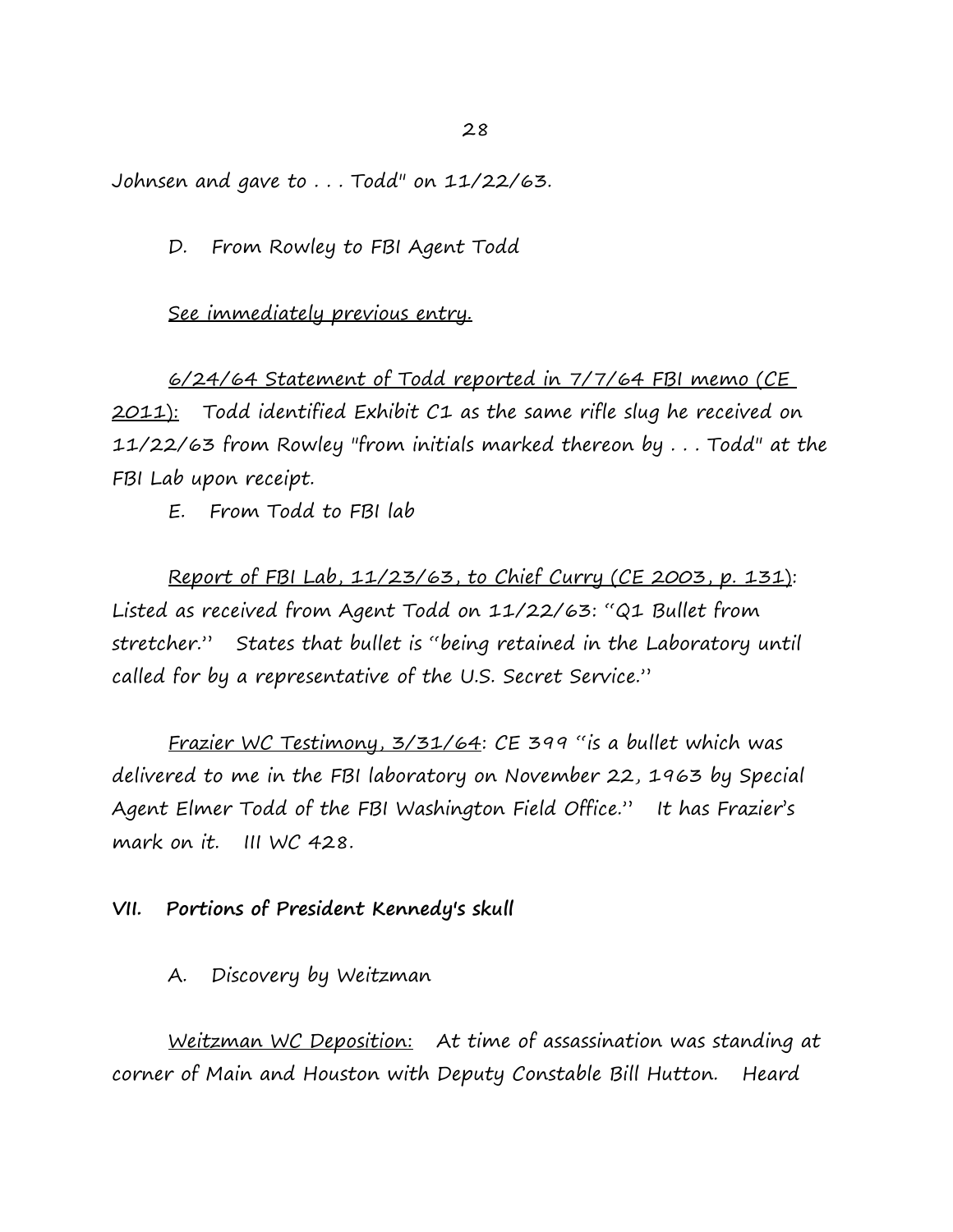"[t]hree distinct shots"  $-$  "First one, then the second two seemed to be simultaneously." "I immediately ran toward the President's car. . . . somebody said the shots or the firecrackers, whatever it was . . . came from the wall. I immediately scaled that wall . . . between the railroad overpass . . . and the monument section." VII WC 106. He went into the railroad yard where there were "other officers, Secret Service as well, and somebody started, there was something red in the street and I went back over the wall and somebody brought me a piece of what he thought to be a firecracker . . . I turned it over to one of the Secret Service men and I told them it should go the lab because it looked to me like human bone. I later found out it was supposedly a portion of the President's skull." Weitzman picked this object up off the south side of Elm Street about 8 to 12 inches from the curb. VII WC 107.

#### B. Discovery by Harper

D. Lifton, *Best Evidence*: "On Saturday afternoon, November 23, William Harper, a Dallas medical student, found a large bone fragment on the grass adjacent to the south side of Elm Street (to Kennedy's left). Harper took the bone to Methodist Hospital, where it was examined by Dr. Cairns, Chief Pathologist. According to an FBI interview, 'Dr. Cairns stated the bone specimen looked like it came from the occipital region of the skull.'[footnote citation: CD 1395, p. 50]."

CD-ROM Book of Facts. "On the evening of Saturday, November 23, 1963, . . . a college student named William Allen Harper found a piece of bone in the grass area to the left of Elm Street, opposite the Grassy Knoll. He took it to his uncle, Jack Harper, a doctor at Methodist Hospital in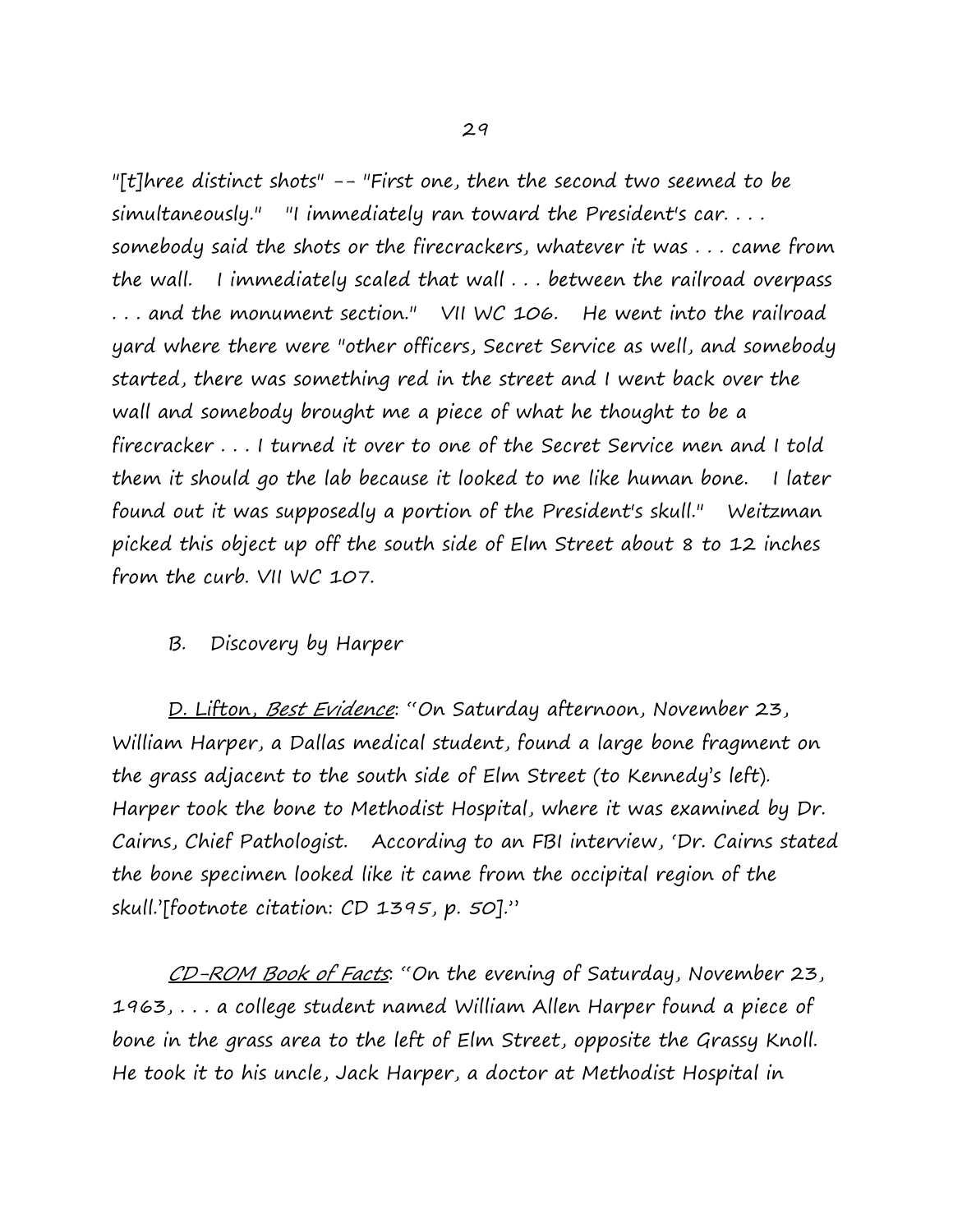Dallas, who gave it to the hospital's chief pathologist, Dr. A.B. Cairns. Cairns -- and, reportedly, other doctors -- identified it as a piece of bone from the rear of a human skull. (Yet others who have seen the fragment have been less certain.) The bone was turned over to FBI agent James Anderton, who, at the instruction of assistant FBI director Alan Belmont, forwarded it to the FBI lab in Washington despite a Secret Service request that it be sent to the White House."

### **VIII. Spent Shells Recovered at Scene of Tippit Shooting**

A. Shells Found by Benavides

# Case Report on Tippit shooting, list of witnesses [starting on unnumbered page after p. 118, CE 2003]: Benavides is not listed.

Benavides WC Deposition: "Then I seen the man [who shot Tippit] turn and walk back to the sidewalk and go on the sidewalk and he walked maybe 5 foot and then kind of stalled. He didn't exactly stop. And he threw one shell and must have took five or six more steps and threw the other shell up, and then he kind of stepped up to a pretty good trot going around the corner." VI WC 448. Benavides went to where the shells had been thrown "and picked up one in my hand, not thinking and I dropped it, that maybe they want fingerprints off it, so I took out an empty pack of cigarettes I had and picked them up with a little stick and put them in this cigarette package. . . . One of them went down inside of a bush, and the other one was by the bush." VI WC 450.

## B. From Benavides to Dallas Police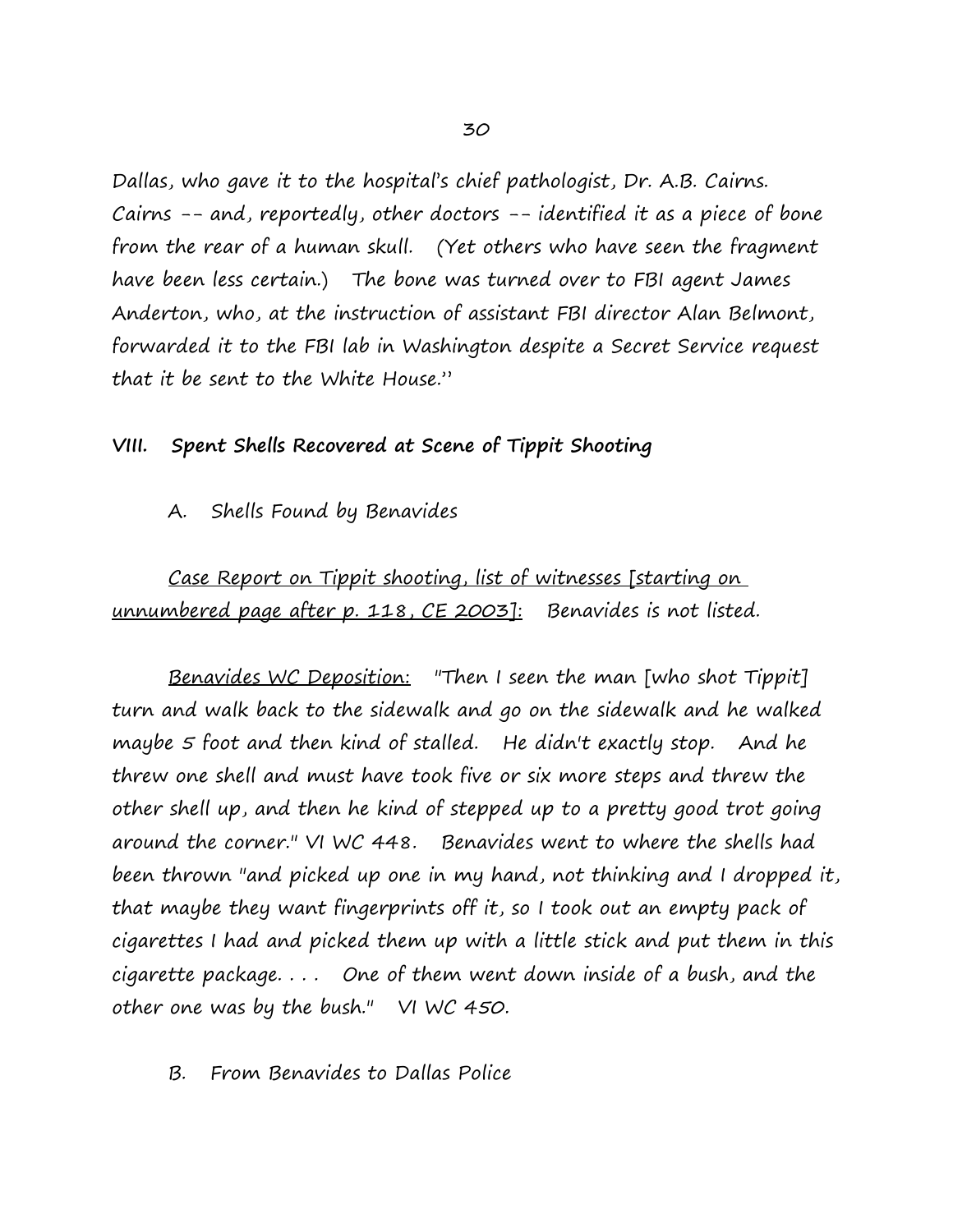Benavides WC Deposition: Benavides gave the shells and the cigarette package to a police officer, whose name he didn't ask, but "a young guy, maybe 24." VI WC 451.

6/11/64 Benavides Statement, reported in 7/7/64 FBI memo (CE 2011, p. 8): FBI Agent Odum showed four .38 Special cartridge cases, designated C47 - C50, to Benavides. Benavides "stated these all resemble the two cartridge cases which he found on November 22, 1963, at Dallas Texas, but stated he cannot identify any one of these as being the ones which he picked up and gave to an officer of the Dallas Police Department."

Poe WC Deposition: At the scene of the Tippit shooting, Poe "talked to a Spanish man, but I don't remember his name. Dominique, I believe." At counsel's suggestion, Poe stated he "believe[d]" the name is Domingo Benavides. Benavides described the man he saw "running out across this lawn . . . unloading his pistol as he ran." Benavides had picked up two spent shells and put them in an empty Winston cigarette package. He gave the shells and the package to Poe. Poe wasn't sure if he marked the hulls or not. Poe "turned the hulls into the crime lab, which was at the scene. . . . I believe [to] Pete Barnes, but I wouldn't swear to it." VII WC 68. Counsel gave to Poe "a package" which the FBI lab had marked "Q-74 to  $Q$ -77."<sup>4</sup> Poe thought that  $Q$ -75 and  $Q$ -77 were the two hulls he

i<br>I

<span id="page-33-0"></span><sup>4</sup>The numbered items apparently were all spent .38 shells, but the transcript is not entirely clear: there may have been three shells, with the cigarette package as one of the "Q-numbered" items.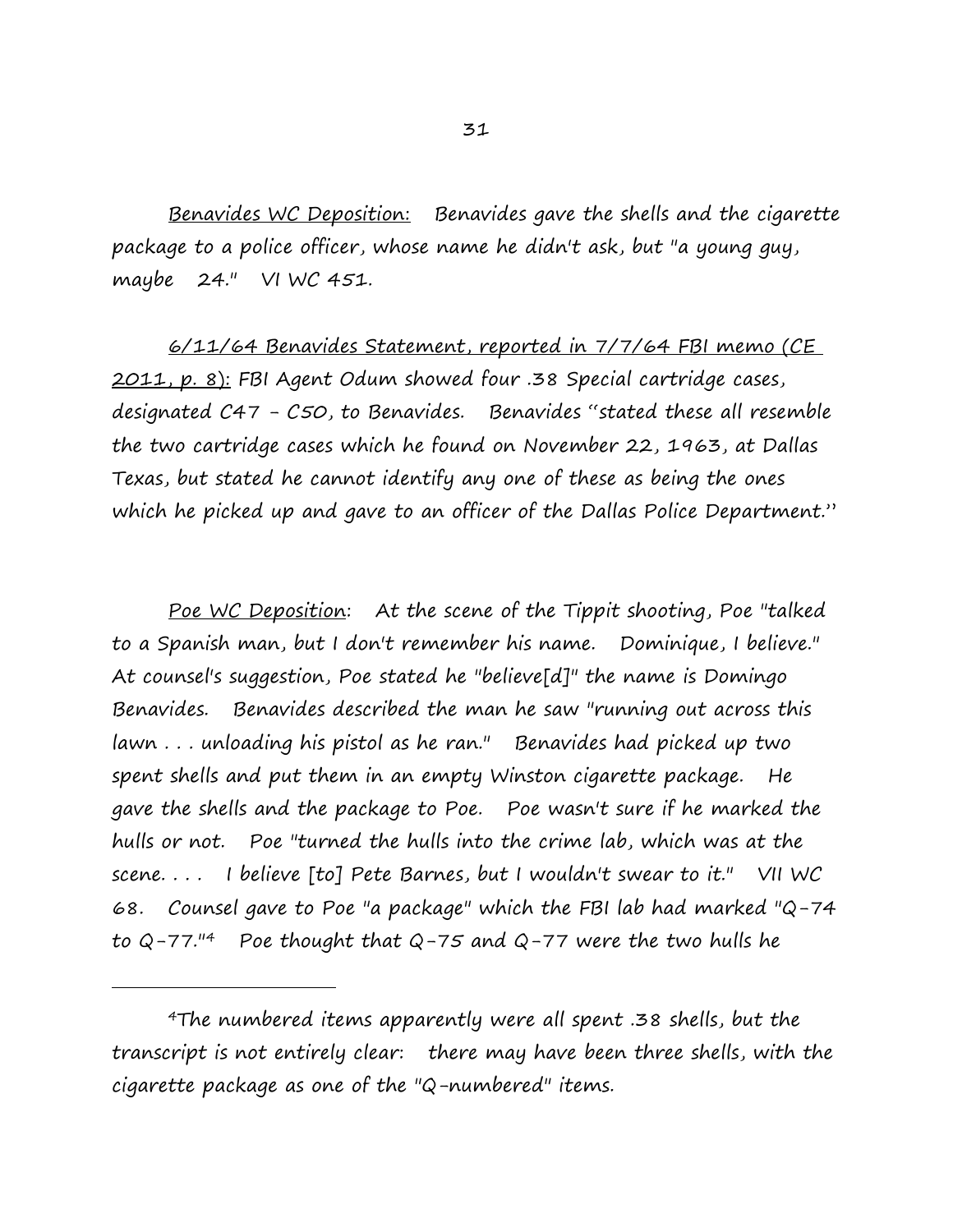received from Benavides, but "couldn't swear to it." These two hulls appeared to have been marked, but Poe "couldn't make them out any more." VII WC 68-69.

6/12/64 Poe Statement, reported in 7/7/64 FBI memo (CE 2011, p.8): FBI Agent Odum showed the four .38 Special cartridge cases designated  $C47 - C$ -50 to Poe, who "stated he had received two similar cartridge cases on November 22, 1963, from Domingo Benavides at Dallas, Texas, and had on the same date given them to Pete Barnes, Crime Laboratory, Dallas Police Department. He stated he recalled marking these cases before giving them to Barnes, but he stated after a thorough examination of the four cartriges shown to him on June 12, 1964, he cannot locate his marks; therefore, he cannot positively identify any of these cartridges as being the same ones he received from Benavides."

7/6/64 Poe Statement, reported in 7/7/64 FBI memo (CE 2011, p.  $8$ ): Poe told Odum "that he marked the two cartridge cases on November 22, 1963, 'J.M.P.'"

Hill WC Deposition: After searching around the area in a borrowed car, Hill returned to the immediate scene of the shooting. "[A]t this point [Officer Poe] came up to me with a Winston cigarette package . . . Poe showed me a Winston cigarette package that contained three spent jackets from shells that he said a citizen had pointed out to him where the suspect had reloaded his gun and dropped these in the grass, and that the citizen had picked them up and put them in the Winston package. I told Poe to maintain the chain of evidence as small as possible, for him to retain these at that time, and to be sure and mark them for evidence, and then turn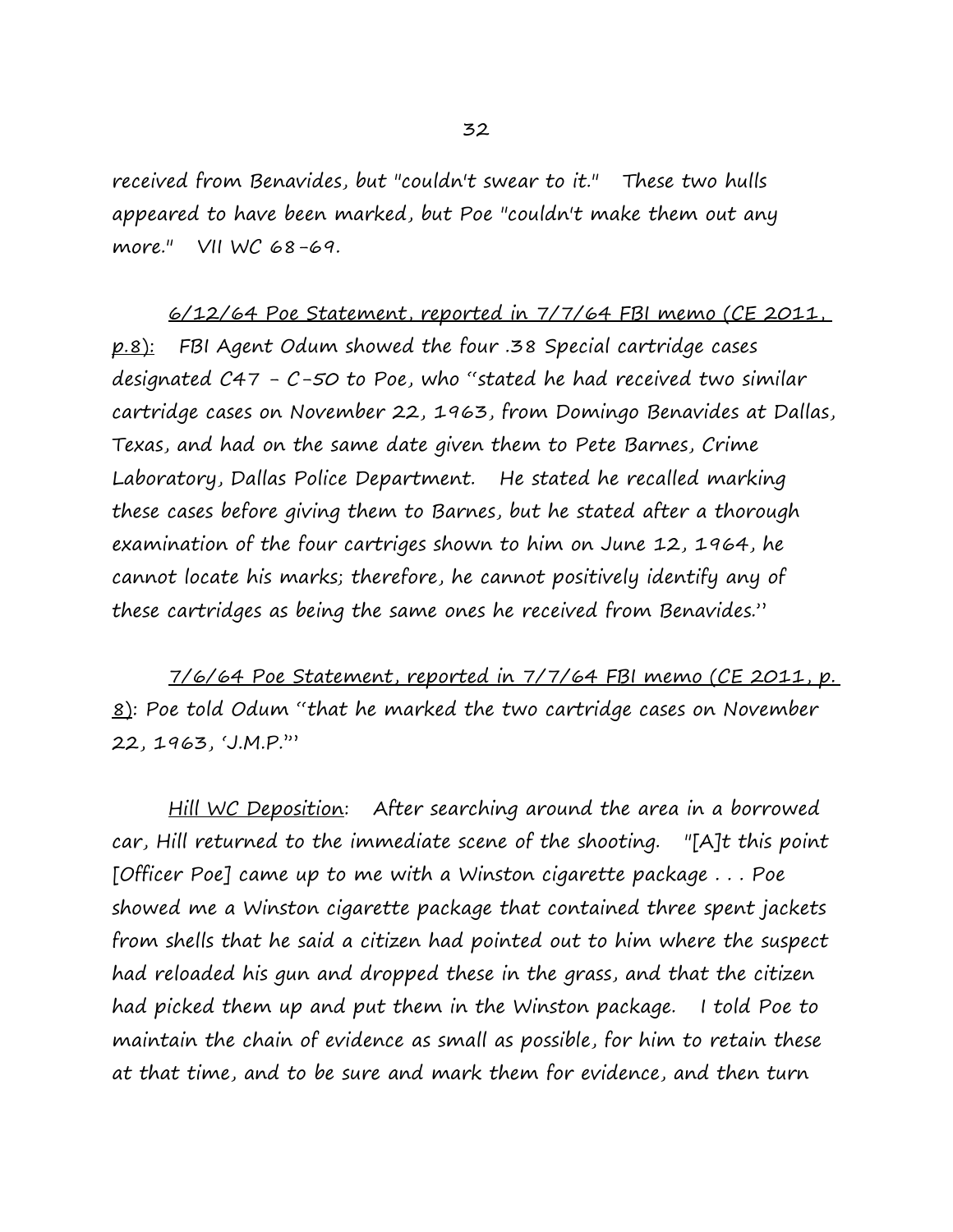them over to the crime lab when he got there, or to homicide." VII WC 48-49.

Undated "Report on Officer's Duties in Regards to Officer Tippit's Murder" by J.R. Leavelle, (CE 2003, pp. 217-18): At Tippit site, "Officer Poe told me someone had picked up two empty .38 hulls from the street and given them to him, but he did not know who it was." Several hours later, "I also talked with another employee of the lot, Domingo Benavides, . . . , who said he went to the scene of the shooting and picked up two empty hulls and gave them to Officer Poe."

C. Shells discovered by Davises and turned over to Dallas police

11/22/63 Affidavit of Barbara Jeanette Davis, CE 2003, p. 18: Heard shots, saw a man walking away from Tippit scene "unloading a gun." "When the police arrived I showed one of them where I saw this man emptying his gun and we found a shell. After the police had left I went back into the yard and Virginia [Davis, sister-in-law] found another shell which I turned over to the police."

11/22/63 Affidavit of Virginia Davis, CE 2003, p. 19: "Jeanette found a empty shell that the man had unloaded and gave it to the police. After the Police had left I found a empty shell in our yard. This is the same shell I gave to Detective Dhority."

WC Testimony of Barbara Jeanette Davis: She heard two shots, went to front door, saw man with gun in his right hand walking across yard, who appeared to be emptying gun. III WC 343-45. Later looked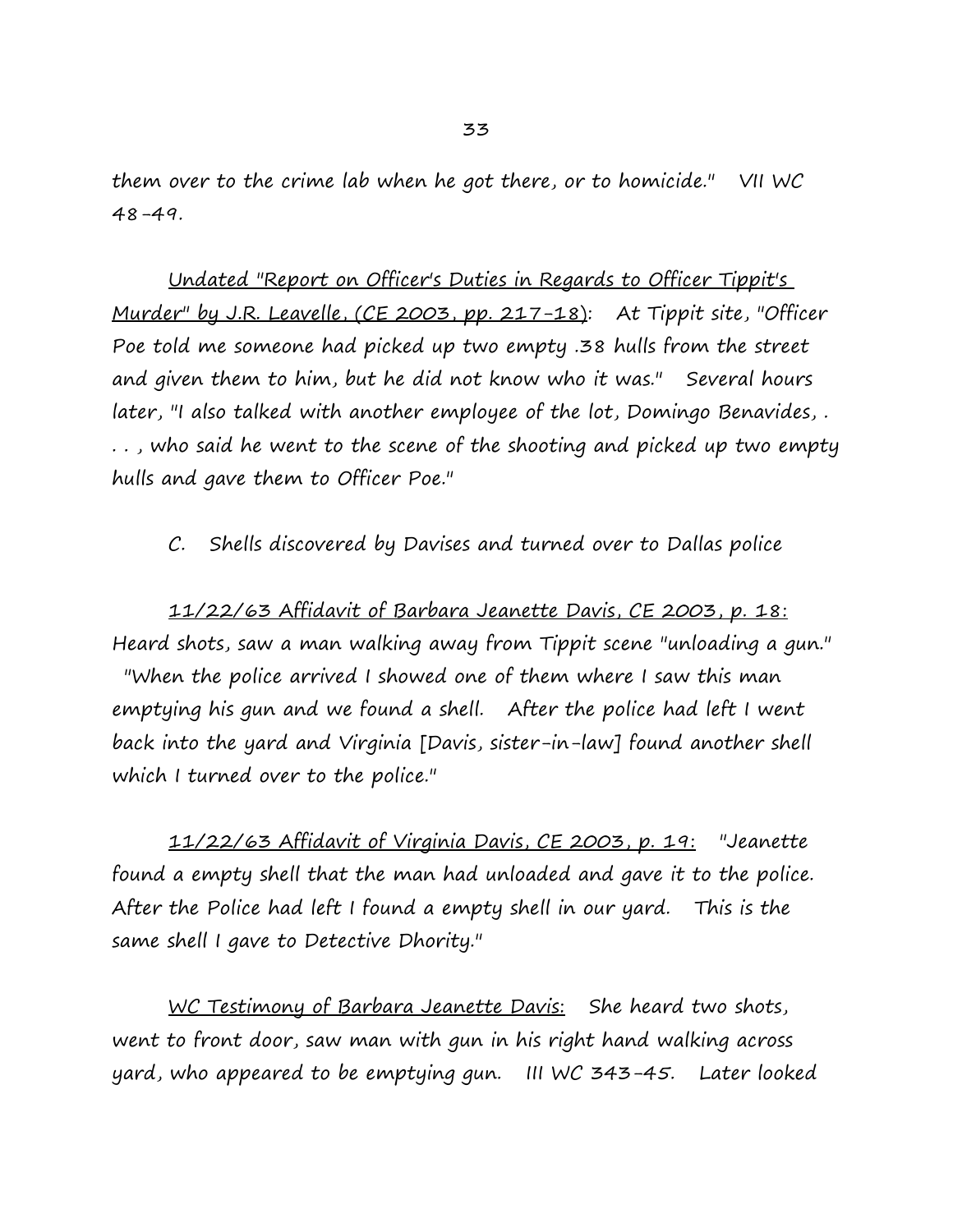"in the grass beside the house" and "found one shell" under a window, probably  $1-1/2$  to 2 hours after the policeman was shot. Her sister-in-law found another shell near "a little cement walk right . . . by her door" around 4:30 or 5:00 that afternoon. III WC 345-46. Apparently she gave the Secret Service an affidavit dated December 1, 1963. 348-49.

WC Deposition of Charlie Virginia Davis: Heard two shots and ran with sister-in-law to front door. VI WC 456. "We saw that boy cut across [our] lawn emptying the shells out of the gun." VI WC 457. He was holding the gun in his right hand and emptying the shells with his left. They didn't see him drop the shells, but later found two on the ground. VI WC 459-60. She's not sure when this was, but thinks between 1:30 and 2:00. VI WC 461. Her sister-in-law found a shell "by my front door of the apartment where we live, right there in the grass where he dropped them." This was "by the side" of the house, about five feet away from the house. As best as she can recall, the shell was gray. Jeanette (sister-in-law) gave the shell to "some detective." VI WC 463.

Virginia found another shell around 4 that afternoon, about ten minutes after all the police had gone. She does not remember anybody else finding shells. "[B]efore I picked it up, this boy told me that was walking along with us helping . . . see if we could find anything for evidence, he told me the police would get me if I picked it up by my fingers, and take fingerprints, and I got scared and ran to the house and got a Kleenex tissue and brought back outside and wrapped the shell in." Jeanette took it and put it on her mantlepiece; they gave it to the police later that day, around 5:30, when they came back. She didn't know the name of the policeman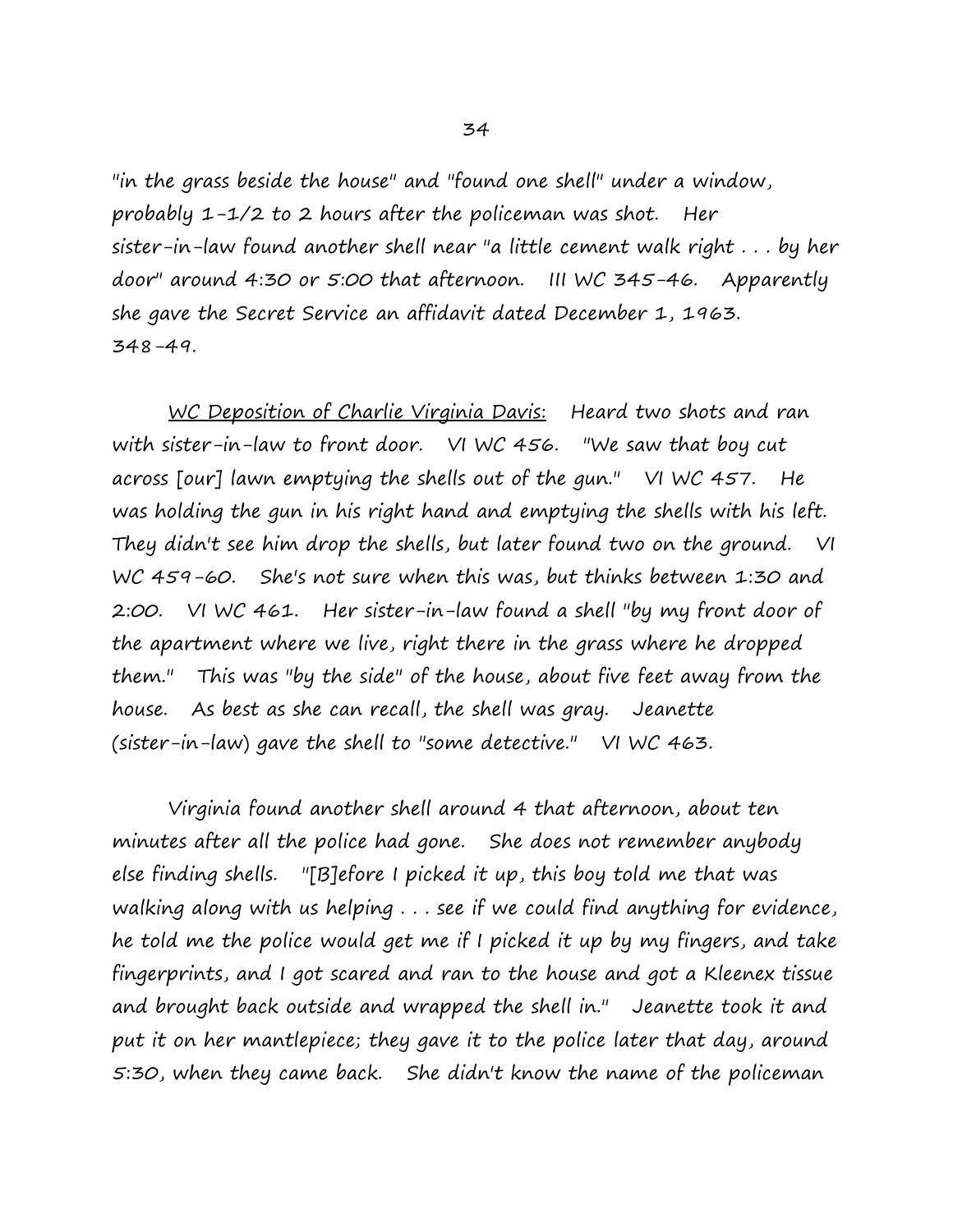she gave it to, and didn't recognize the name Detective Dhority from her statement. VI WC 464.

6/18/64 Statement of Barbara Jeanette Davis, reported in 7/7/64 FBI memo (CE 2011, p. 7): FBI Agents Albert and Wulff contacted her at her present residence in Athens, Texas. Wulff "exhibited to her four .38 Special cartridge cases, C47 -C50. Mrs. Davis stated on November 22, 1963, she resided at 400 East 10th Street, Dallas, Texas, and at approximately 2:00 PM or shortly thereafter she found a similar cartridge case in the front yard of her former residence. At the time she found the cartridge case, an unknown Dallas police officer was standing approximately five feet from her and she immediately gave the cartridge case to him. She cannot identify the cartridge case she found as being one of those exhibited to her."

6/18/64 Statement of Barbara Jeanette Davis, reported in 7/7/64 FBI memo (CE 2011, p. 7): FBI Agents Albert and Wulff contacted Virginia Davis at her present home in Athens, Texas, and "exhibited to her four .38 Special cartridge cases, C47 - C50. Mrs. Davis stated on November 22, 1963, she resided at 400 East 10th Street, Dallas, Texas, and at approximately 3:30 PM that date she found a cartridge case in the front yard of that residence which she furnished to an unidentified officer of the Dallas Police Department at approximately 6:00 PM that same date. She advised she was unable to identify the cartridge case she found as being one of the four exhibited to her."

WC Dhority Deposition: Lt. Wells sent him and another officer, C.W. Brown, to the Davis home. "Virginia gave me a .38 hull . . I believe that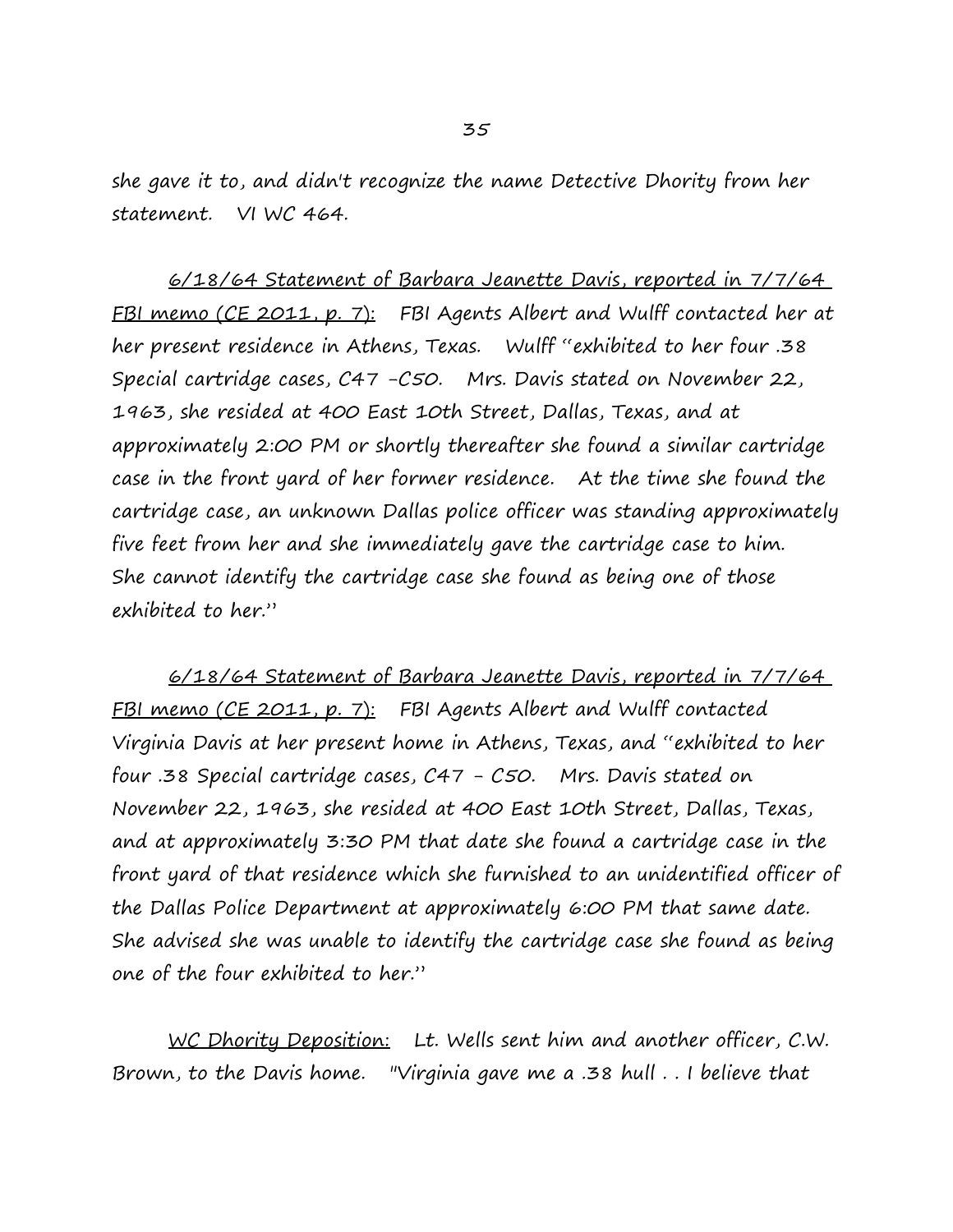she said that she found it in her front yard." They then took Virginia and Jeanette Davis downtown to take affidavits and have them at a lineup, which occurred around 7:30 that night. VII WC 153. Brown took the affidavit from Jeanette, and Dhority took the affidavit from Virginia. Dhority wasn't sure, but thought that Jeanette had mentioned she had found another shell and given it to the police earlier that day. VII WC 154.

6/12/64 Dhority Statement, reported in 7/7/64 FBI memo (CE 2011, p. 7): FBI Agent Odum showed the four cartridge cases designated as Exhibits C47 - C50 to Dhority. "Dhority identified his marking on one of these cartridge cases which also is marked 'Q75.' He stated this is the same cartridge case which he obtained from Virginia Davis, Dallas, Texas, on November 22, 1963."

6/12/64 Statement of Capt. G.M. Doughty, reported in 7/7/64 FBI memo (CE 2011, p. 7): FBI Agent Odum showed Doughty "four .38 Special cartridge cases, designated as Exhibits C47 - C50." "Captain Doughty identified his marking on one of these cases which also bears a marking 'Q76.' Captain Doughty stated this is the same shell which he obtained from Barbara Jeanette Davis at Dallas, Texas, on November 22, 1963."

D. Four spent revolver shells from Dallas police to FBI, 11/28/63

List of items released from Dallas police crime lab to Drain, 11/28/63 (CE 2003, p. 117): Among items listed: "4 - Hulls (RP SPL - 2 initialed RD) (1 Western initialed D [or "B"?]) and 1 Western found by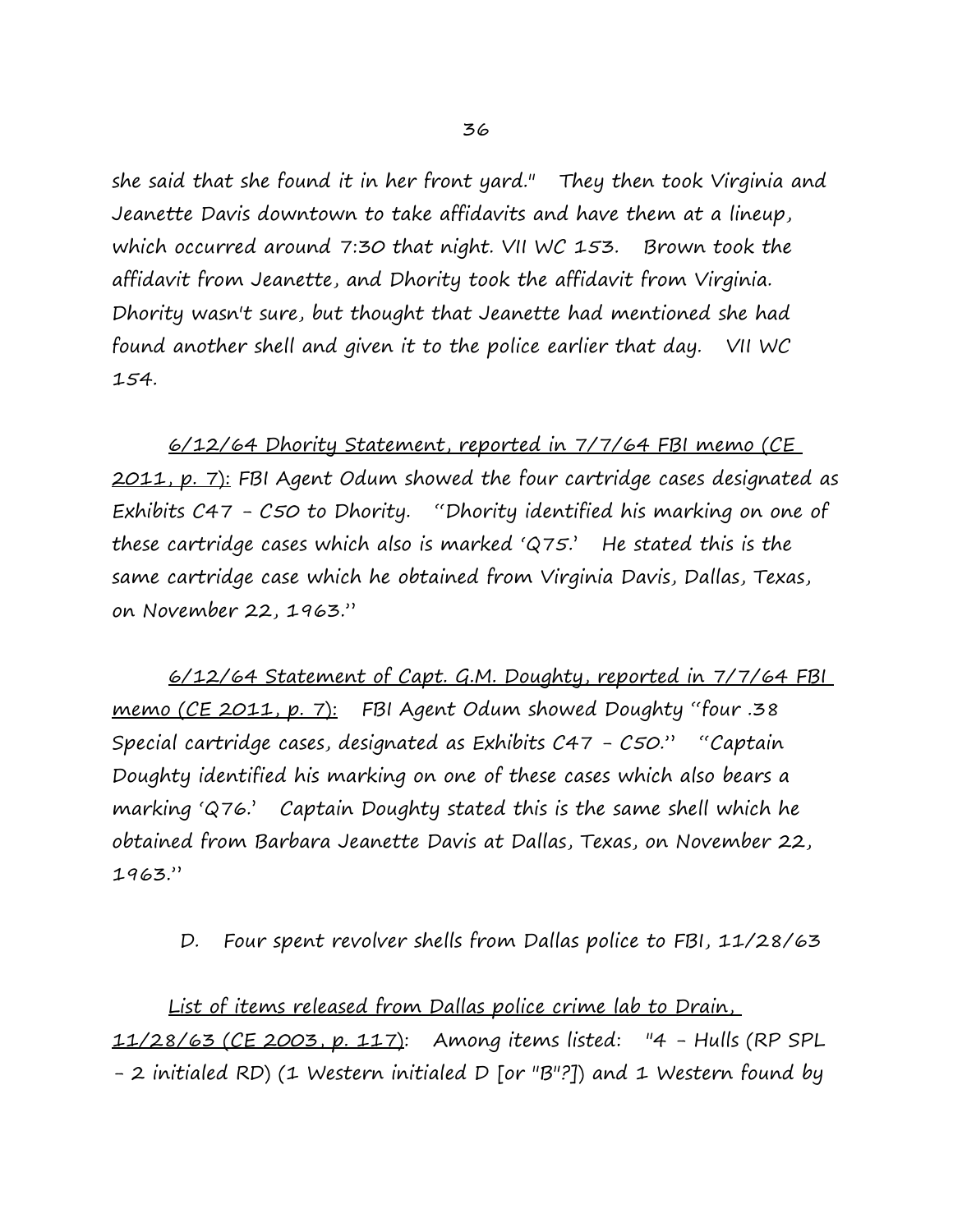Virginia Davis)."[5](#page-39-0)

i<br>I

## **IX. Evidence from president's limousine**

A. Fragment found by Mills, turned over to Bartlett, 11/22/63

6/2/64 Mills Statement, reported in 7/7/64 FBI memo (CE 2011, p. 4): FBI Agent Bartlett "displayed Exhibit C2, a rifle bullet fragment, to Thomas G. Mills, Chief Hosital Corpsman, United States Navy, assigned to the doctor's office, White House. . . . Mills identified the fragment as the one he recovered from the space between the right front seat and the door panel of the right front door on the President's car. This recovery was made on the night of November 22, 1963, after the President's car was returned to Washington, D.C. from Dallas, Texas. This bullet fragment was turned over to Special Agent Bartlett on November 22, 1963."

5/13/64 Frazier WC Testimony: CE 569, "which is the base portion of the jacket of a bullet," was found "[a]longside the right side of the front seat" of the limousine. "It was delivered by Secret Service Deputy Chief Paul Paterni, and SAC of the White House detail Floyd M. Boring of the Secret Service again, to Special Agent Orrin Bartlett of the FBI."

B. Fragment found by Paterni, turned over to Bartlett, 11/22/63

#### 6/2/64 Paterni Statement, reported in 7/7/64 FBI memo (CE

<span id="page-39-0"></span><sup>5</sup>Dhority gave his "full name" as "C.N. Dhority" (VII WC 150); Poe gave his as "J.M. Poe" (VII WC 66).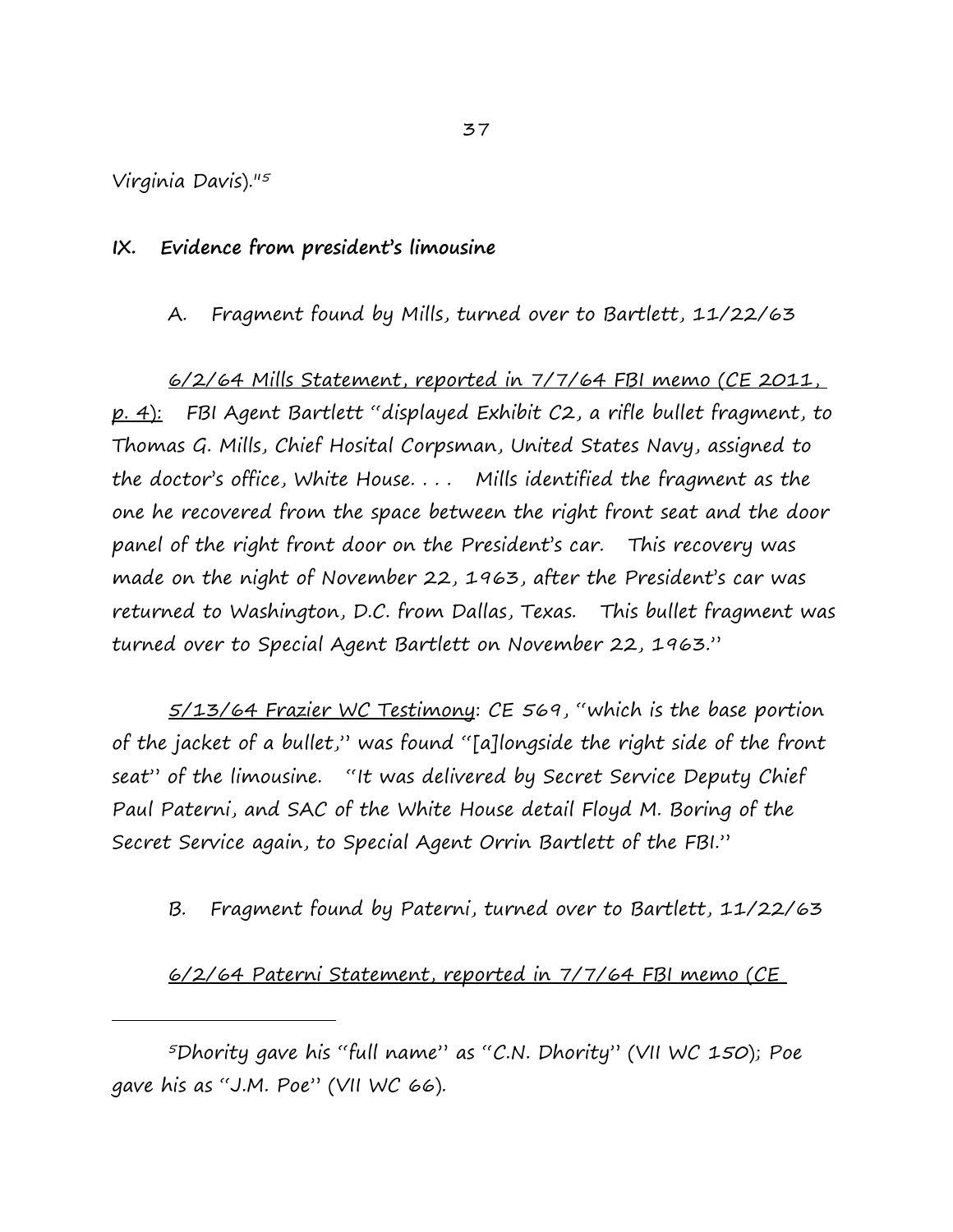2011, p. 4): FBI Agent Bartlett "displayed Exhibit C3, a rifle bullet fragment, to Mr. Paul Paterni, Deputy Chief, United States Secret Service, Washington, D.C. Paterni identified this fragment as the one he recovered from the middle of the front seat of the President's car. This recovery was made on the night of November 22, 1963, after the car was returned to Washington, D.C., from Dallas, Texas. This bullet fragment was turned over to Special Agent Bartlett on November 22, 1963."

5/13/64 Frazier WC Testimony: The fragment designated CE 567 "was found by the Secret Service upon their examination of the limousine here in Washington when it first arrived from Dallas," and "was delivered by Deputy Chief Paul Paterni and by a White House detail chief, Floyd M. Boring, to a liaison agent of the FBI, Orrin Bartlett.

C. Two fragments from Bartlett to FBI lab, 11/22/63

5/13/64 Frazier WC Testimony: Both fragments (CE 567 and CE 569) were received by Frazier from Bartlett at the FBI lab at 11:50 pm, 11/22/63. V WC 67-68.

Report of FBI lab, 11/23/63, to Chief Curry (CE 2003, p. 131): Listing as received from Bartlett on 11/22/63: "Q2 Bullet fragment from front seat cushion, Q3 Bullet fragment from beside front seat." States that fragments "are being retained in the Laboratory until called for by a representative of the U.S. Secret Service."

D. Fragments and "scraping" recovered by FBI lab personnel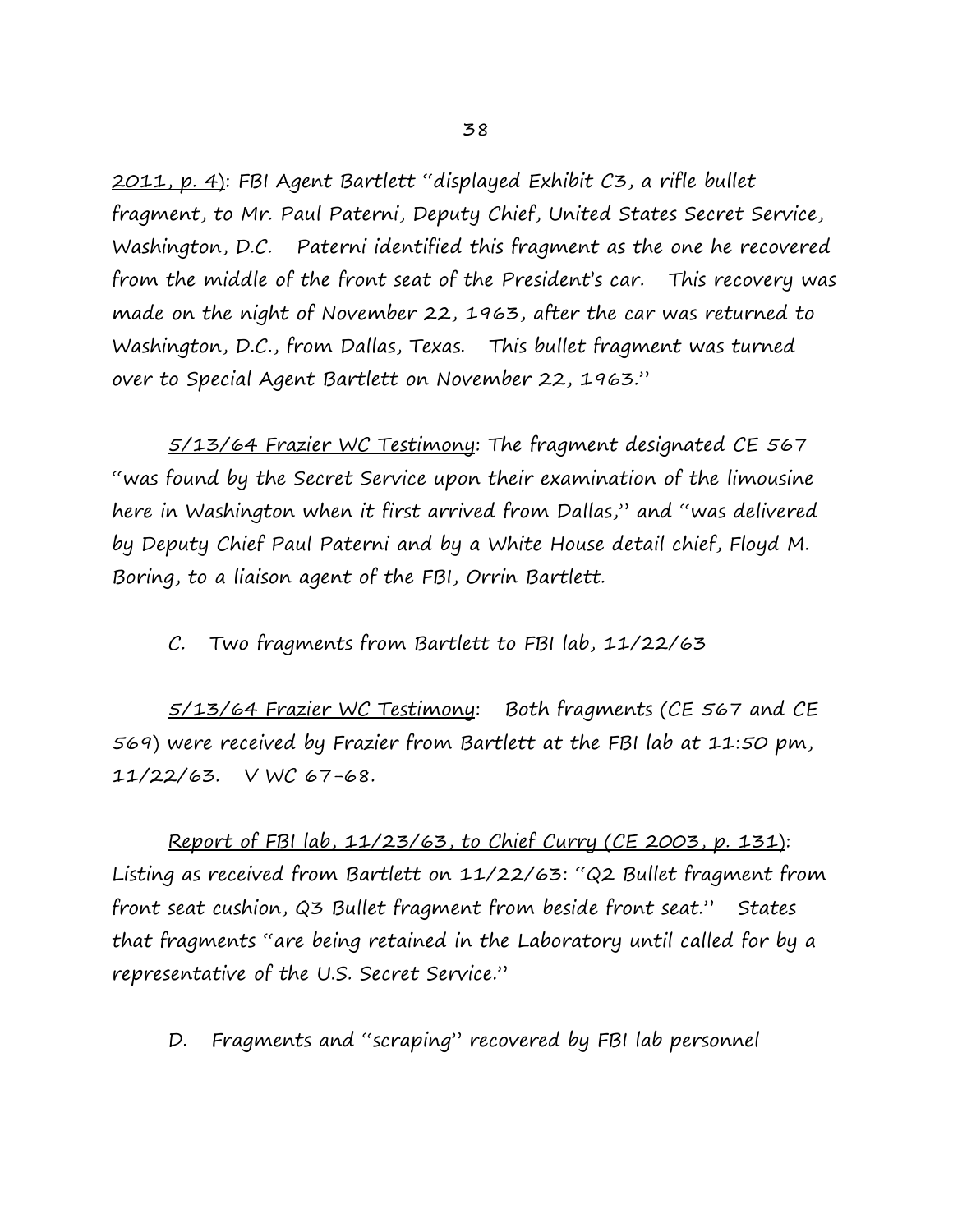Report of FBI lab, 11/23/63, to Chief Curry (CE 2003, p. 131): Listing as "obtained by FBI Laboratory personnel during examination of the President's limousine: Q14 Three metal fragments recovered from rear floor board carpet**,** Q15 Scraping from inside surface of windshield." These "are being retained in the Laboratory until called for by a representative of the U.S. Secret Service."

# **X. Four bullets recovered from Tippit's body**

Undated list of evidence (CE 2003, p. 130): "1.38 slug 1 button.. . Taken from body of J.D. Tippit at Methodist Hospital by Dr. Paul Moellenhoff at 1:30 pm. He gave them to R.A. Davenport."

Report of FBI Lab, 11/23/63, to Chief Curry (CE 2003, p. 131): Listing as received from Drain on 11/23/63: "Q13 Bullet from Officer Tippett." States that this bullet is "being returned to the Dallas Police Department" by Drain.

6/11/64 Statement of Dr. Moellenhoff, reported in 7/7/64 FBI memo (CE 2011, p. 9): FBI Agent Bardwell [sic -- probably Bardwell Odum] showed Moellenhoff the slug identified as Exhibit C13. Moellenhoff "advised this looks like the slug which he removed from the body of Officer J.D. Tippit at Methodist Hospital on November 22, 1963, but stated he cannot identify the slug positively. He stated Officer Davenport of the Dallas Police Department was with him when he removed this slug and he believes Davenport identified it."

6/12/64 Davenport Statement, reported in 7/7/64 FBI memo (CE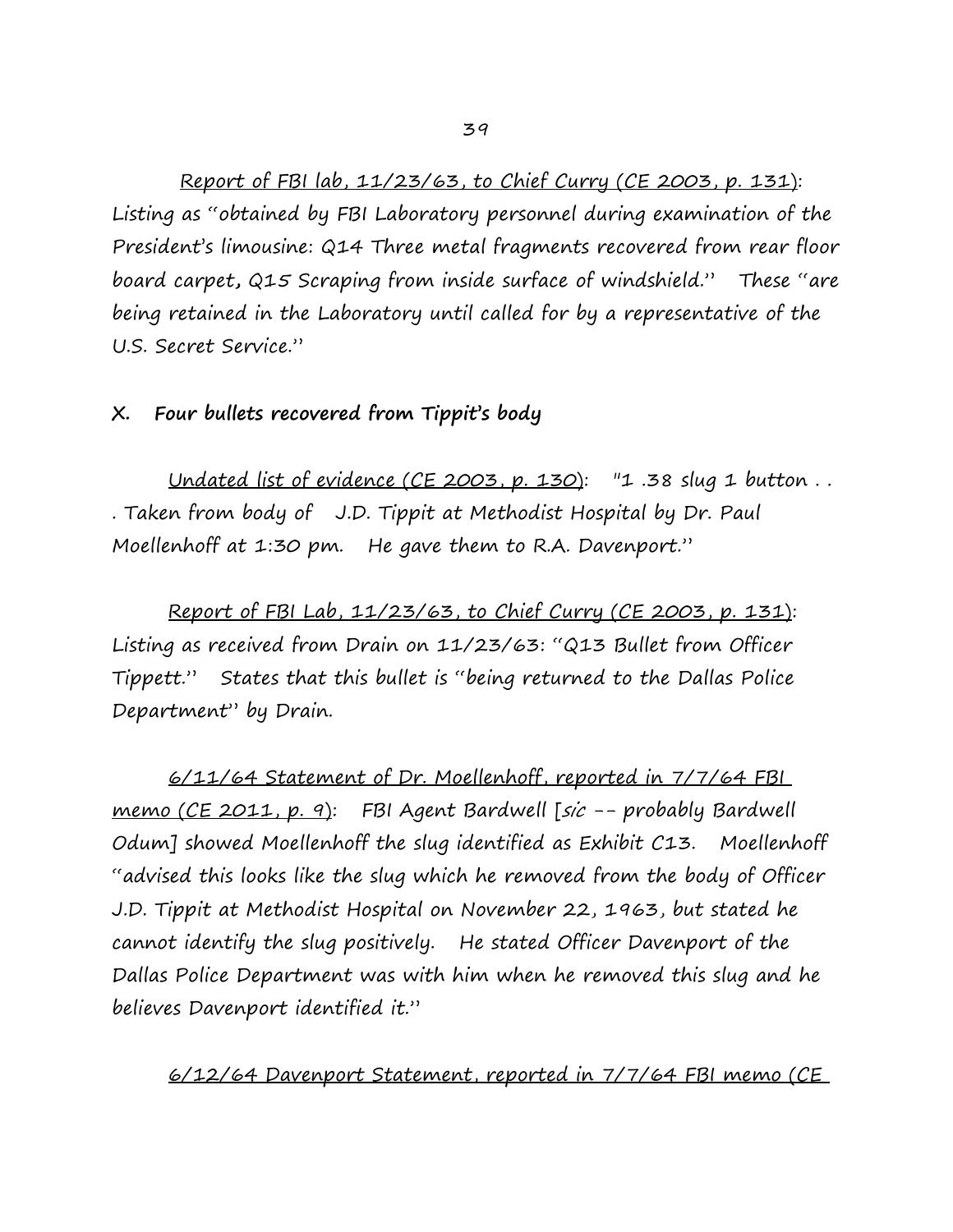2011, p. 9): FBI Agent Odum showed Davenport the slug identified as C13. "Davenport identified his mark on this slug and stated it is the same slug which he obtained from Doctor Paul Moellenhoff on November 22, 1963 . . . He stated he was present and observed Doctor Moellenhoff remove this slug from the body of Officer J.D. Tippit."

6/11/64 Rose Statement, reported in 7/7/64 FBI memo (CE 2011, p. 9): FBI Agent Odum showed "three slugs identified as Exhibits C251, C252, and C253 . . . to Doctor Earl Forrest Rose, Medical Examiner, Parkland Hospital, Dallas, Texas. He identified his mark on each of these slugs and stated these were the same slugs which he removed from the body of Officer J.D. Tippit at Parkland Hospital on November 22, 1963."

# **XI. Bullet fragments from Connally's body**

Undated list of evidence (CE 2003, p. 130): "Bullet fragments taken from body of Governor Connally Mrs. Aubrey Bell, Operating room nurse, to Bob Nolan, D.P.S., to Captain Fritz, to Crime lab, to FBI."

Report of FBI Lab, 11/23/63, to Chief Curry (CE 2003, p. 131): listing as received by lab from Drain on 11/23/63: "Q9 Metal fragment from arm of Governor John Connolly." States that this fragment is "being returned to the Dallas Police Department" by Drain.

# **XII. Bullet fragments from Kennedy's head**

Report of FBI Lab, 11/23/63, to Chief Curry (CE 2003, p. 131):